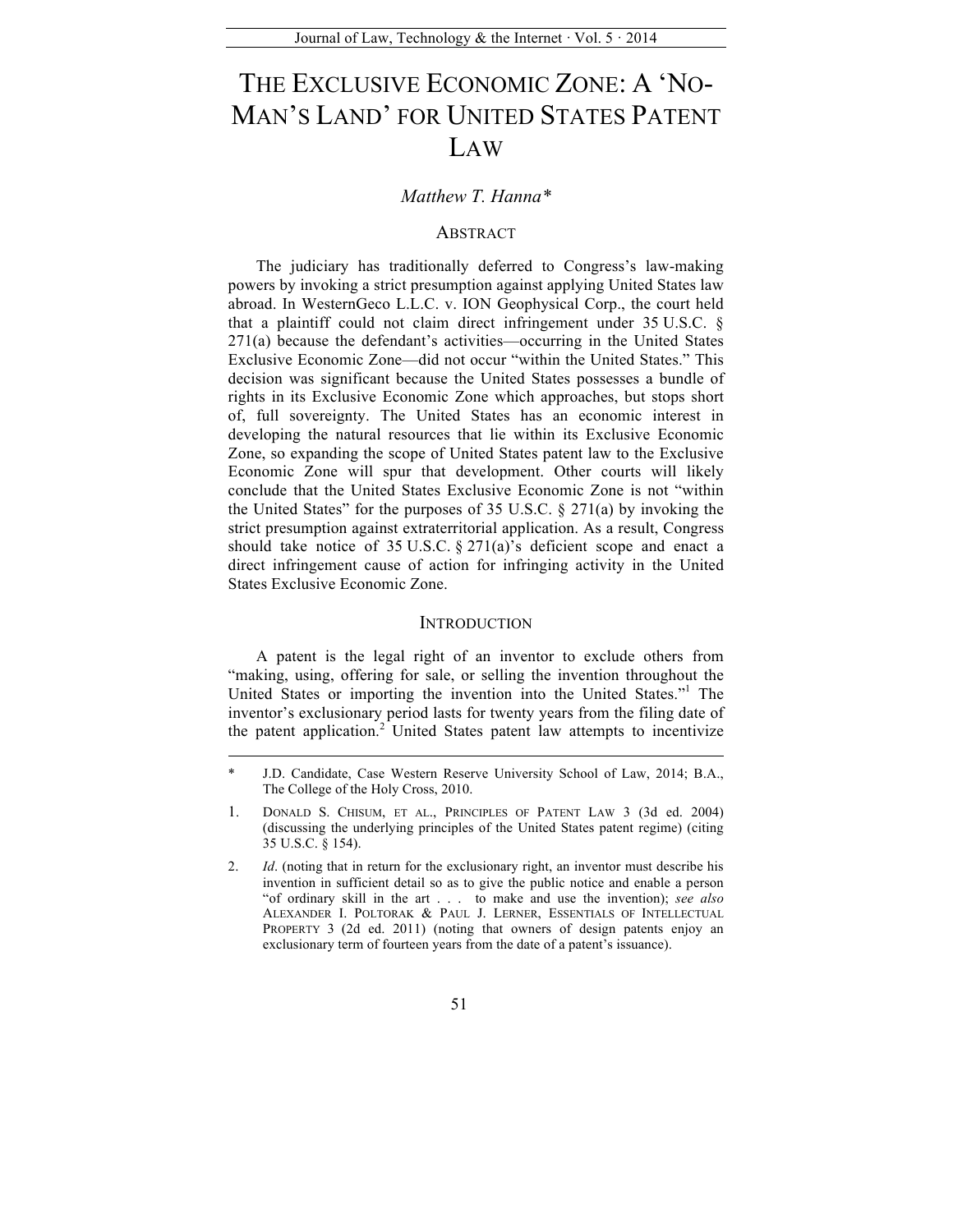invention, research and development, disclosure, commercialization of the patented devices, and designs for substitutable alternatives to patented devices.<sup>3</sup> Some researchers have concluded that intellectual property law is a vehicle that spurs innovation and economic growth.<sup>4</sup> This Note posits that Congressional silence on 35 U.S.C.  $\S$  271(a) (hereinafter " $\S$  271(a)") forecloses some patent infringement claims in the United States Exclusive Economic Zone (hereinafter "EEZ"), preventing inventors and businesses from obtaining the benefits of patent protection. This Note weighs the benefits of applying the U.S. patent regime to the EEZ against the detriments associated with extraterritorial application of U.S. law.

To the extent that there is ambiguity associated with patent enforcement in the EEZ, there is significant pressure for the courts to reach 'correct' results regarding infringement; in situations where the state of the law is in flux, the parties to a lawsuit may settle instead of subjecting themselves to an indeterminate outcome in the court system.<sup>5</sup> The possibility of costly litigation might disincentive research and development projects related to the EEZ. The desirability of an efficient U.S. patent regime is clear as inefficiencies, including those caused by the ambiguous state of patent law application to the EEZ, discourage innovation.

Section I of this Note will describe the United States' limited, but substantial sovereign rights in its EEZ. Section II will introduce the history of extraterritorial application of United States law, focusing on the extraterritorial application of patent law. Section III will attempt to determine the most efficient composition of the U.S. patent regime, including whether the regime should provide infringement liability for intra-EEZ activities. The answer must strike a proper balance between incentivizing innovation and promoting the public good—a fundamental issue for patent law policy makers.<sup>6</sup> Section IV sets out to establish which government branch is best equipped to make changes to the United States patent regime. Should Congress amend the United States Code to accommodate the special characteristics of the EEZ, or should the judiciary affect a change from the bench?

Section V will conclude that Congress should make an authoritative statement regarding whether the EEZ is 'within the United States,' thus allowing businesses, inventors, and potential infringers to accurately weigh the risks of engaging in intra-EEZ activity. Congressional silence on this issue has promulgated uncertainty, and to date only one federal district

6. *Id*.

<sup>3.</sup> *Id*. at 66-71 (noting that the current patent regime might incentivize duplicative invention, and the twenty year exclusionary period might not provide a sufficient stimulus to invent).

<sup>4.</sup> *Id*. at 55 (noting that economic research has shown a "causal link between intellectual property and the growth of our national economy.").

<sup>5.</sup> *Id*. at 56.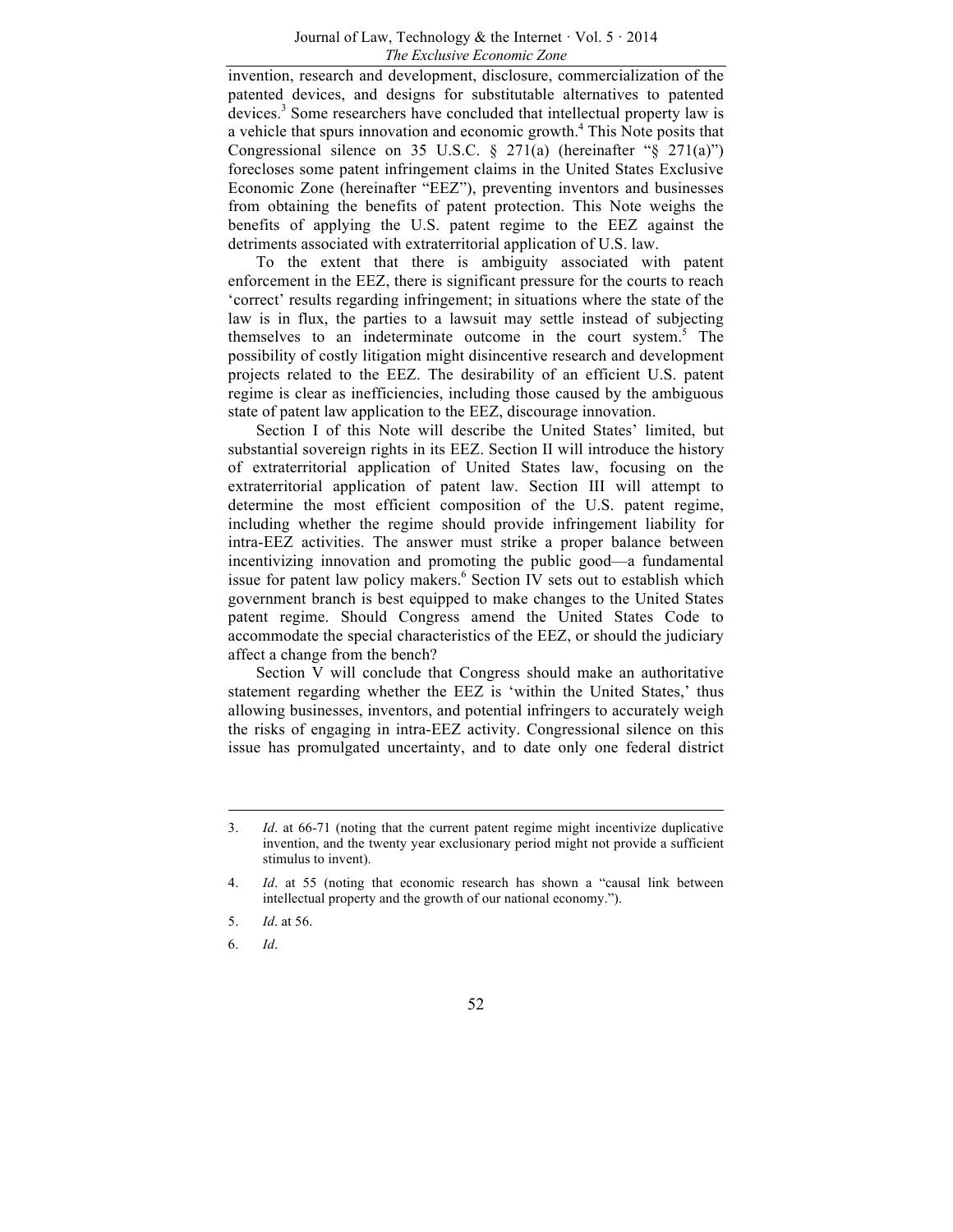court has addressed the matter.<sup>7</sup> This inaction could result in an abundance of litigation and transaction costs for parties engaging in intra-EEZ activities. Congress, not the judiciary, is the proper entity to resolve this issue primarily because the judiciary has historically deferred to Congress in deciding extraterritorial application issues.

## I. THE UNITED STATES' SOVEREIGN RIGHTS IN ITS EEZ

## *A. United States Patent Law & Territorialism*

Territorialism is a pervasive theme in not only patent law, but also in United States law as a whole. $8$  Globalization has put significant pressure on the territorial limits of intellectual property laws.<sup>9</sup> The traditional rule in the United States is that local intellectual property laws should be applied to infringing acts occurring within the territorial limits of the United States.<sup>10</sup>

The rise of the Internet in an increasingly inter-connected global economy has applied significant pressure to United States copyright and trademark regimes by facilitating the movement of copyrighted and trademarked materials across national boundaries.<sup>11</sup> In the realm of intellectual property law, courts have treated copyright and trademark law differently than patent law.<sup>12</sup> Traditionally, patent law was the most territorially based form of intellectual property due to the usually tangible nature of patented goods and the review process of prospective patents by a national agency.<sup>13</sup> Nevertheless, the patent law regime has been tested by the expansion of patentable subject matter to intangible inventions, including business methods and software.<sup>14</sup> Many patented inventions now

- 9. *Id*. at 1 (stating that the "rapid pace of globalization has intensified the desire to expand the territorial reach of United States law to determine patent infringement.").
- 10. *See* Timothy R. Holbrook, *Extraterritoriality in U.S. Patent Law*, 49 WM. & MARY L. REV. 2119, 2127 (2008) (arguing that courts should enforce U.S. patents extraterritorially, but only after considering foreign nations' interests).
- 11. Graeme B. Dinwoodie, *A New Copyright Order: Why National Courts Should Create Global Norms*, 149 U. PA. L. REV. 469, 479 (2000) (arguing that the copyright regime must adapt to technological progress).
- 12. *See* Holbrook, *supra* note 10, at 2124.
- 13. *Id*. (noting that many commentators have recognized the erosion of territorial limits in patent law, but that none have offered a viable approach to this development).
- 14. *Id*.; *see also* State St. Bank & Trust Co. v. Signature Fin. Group., Inc. 149 F.3d 1368, 1377 (Fed. Cir. 1997) (allowing patent protection for business methods);

<sup>7.</sup> *See* WesternGeco L.L.C. v. ION Geophysical Corp., 869 F. Supp. 2d 793, 796 (S.D. Tex. 2012) (holding that the U.S. Exclusive Economic Zone is not "within the United States.").

<sup>8.</sup> Katherine E. White, *The Recent Expansion of Territoriality in Patent Infringement Cases*, 11 UCLA J.L. & TECH. 1, 2 (2007) ("[T]he fundamental and traditional principle of territoriality recently has been expanding to find patent infringement for activity occurring entirely outside of the United States.").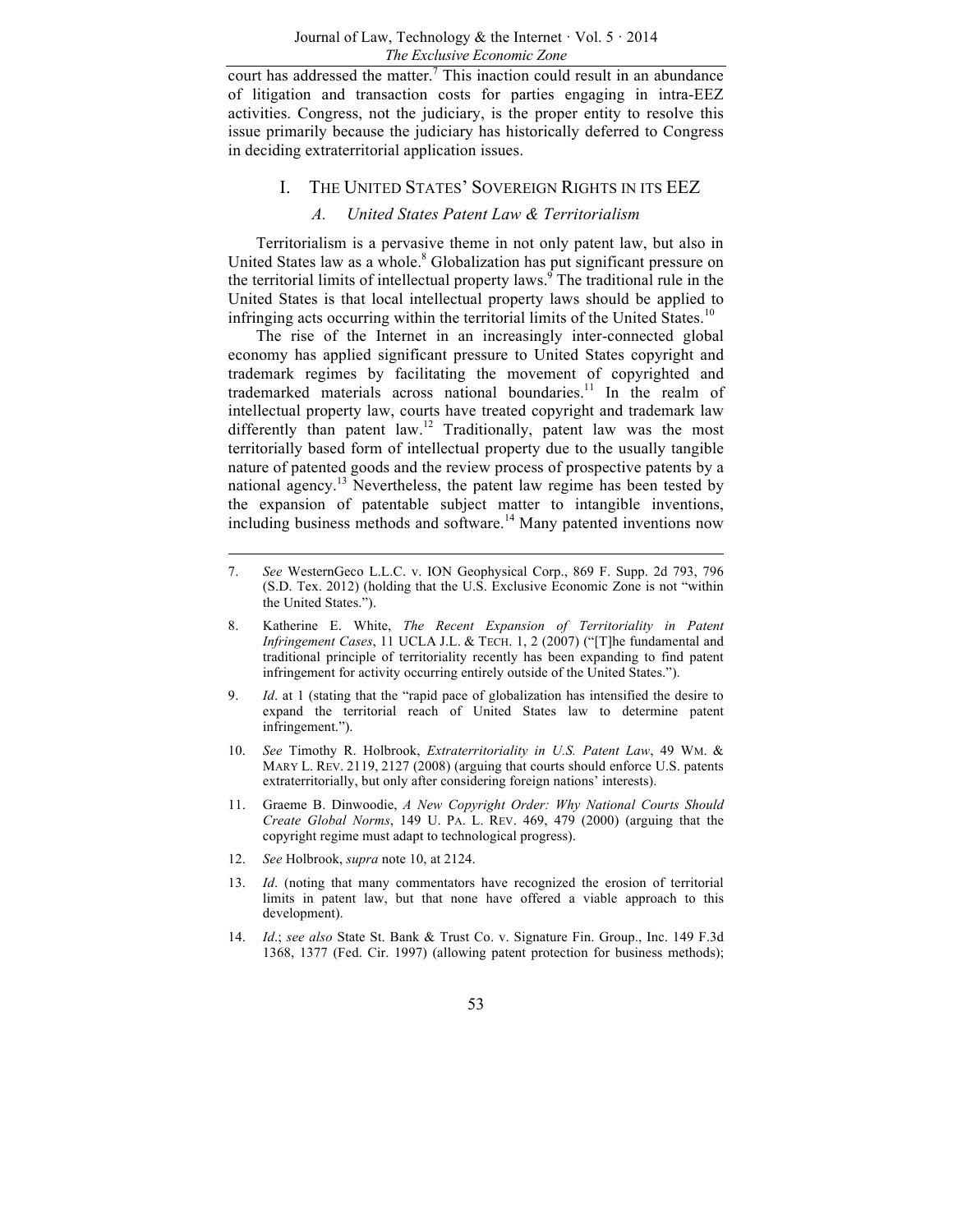have expanded development across national borders, creating difficulties for patent holders and prospective inventors seeking protection against infringement.<sup>15</sup>

The United States Supreme Court and the Federal Circuit have expanded the U.S. patent regime's reach beyond its solely territory-based application.<sup>16</sup> The Federal Circuit determined that patent law applied extraterritorially when the components of a system are physically located in multiple nations and "the nature of a system's components permits their use to be separated from their physical location, such that the system may not be located wholly within one jurisdiction."<sup>17</sup> In another case, instead of focusing on the 'physical location' of the patented system as a dispositive factor, the Supreme Court focused on where the patented system was controlled and used.<sup>18</sup> Courts have also looked at the type of patent claim—whether covering devices and systems as opposed to processes or methods—as a factor in deciding extraterritorial application issues.<sup>19</sup> One Federal Circuit decision focused on the specific subject matter of the patent claim, granting special treatment with regards to extraterritorial application because the patent covered software.<sup>20</sup>

- 16. *Id*. at 2127 (stating that "In some cases, the courts have been willing to step up and extend the extraterritorial reach of U.S. patents in ways that are shockingly different from the reticence expressed in the past.").
- 17. *See* White, *supra* note 8, at 2-3 (noting that "[C]ourts have found patent claims on processes require under 35 U.S.C. § 271(a), all steps of the process occur within the United States for patent infringement to arise. If, however, the claims are drawn to a device, where only one part of the system takes place outside of the United States for patent infringement to arise. If, however, the claims are drawn to a device, where only one part of the system takes place outside the United States, extraterritorial application of the patent law of the United States is appropriate."); *see also* NTP Inc. v. Research in Motion, Ltd., 418 F.3d 1282, 1316 (Fed. Cir. 2005) (finding infringement of inventions with multiple components or multiple steps used in separate physical locations).
- 18. Decca Ltd. v. United States, 544 F.2d 1070, 1083 (Ct. Cl. 1976) (stating that the patented system was infringed in the United States, where it was controlled).
- 19. *See* White, *supra* note 8, at 3 (arguing that the Federal Circuit's decision in AT&T v. Microsoft Corp., which held that copying of software in a foreign country was infringement under U.S. patent law, was the farthest extension of extraterritorial application to date); *see also* NTP, Inc. v. Research in Motion, Ltd., 418 F.3d 1282,1317 (Fed. Cir. 2005) (differentiating infringement for a claimed device or system versus a process).
- 20. AT&T Corp. v. Microsoft Corp., 414 F.3d 1366, 1371 (Fed. Cir. 2005) (stating that "[s]ection 271(f), if it is to remain effective, must therefore be interpreted in a manner that is appropriate to the nature of the technology at issue.").

*but see* In re Bilski, 545 F.3d 943, 964 (Fed. Cir. 2008) (finding that a patent claim for a method of hedging risk in commodities trading failed to meet the machine-or-transformation test set forth by the Supreme Court).

<sup>15.</sup> *See* Holbrook, *supra* note 10, at 2125 (arguing that the courts have failed to articulate a persuasive jurisprudence in response to the patent claims that have effects across multiple national jurisdictions).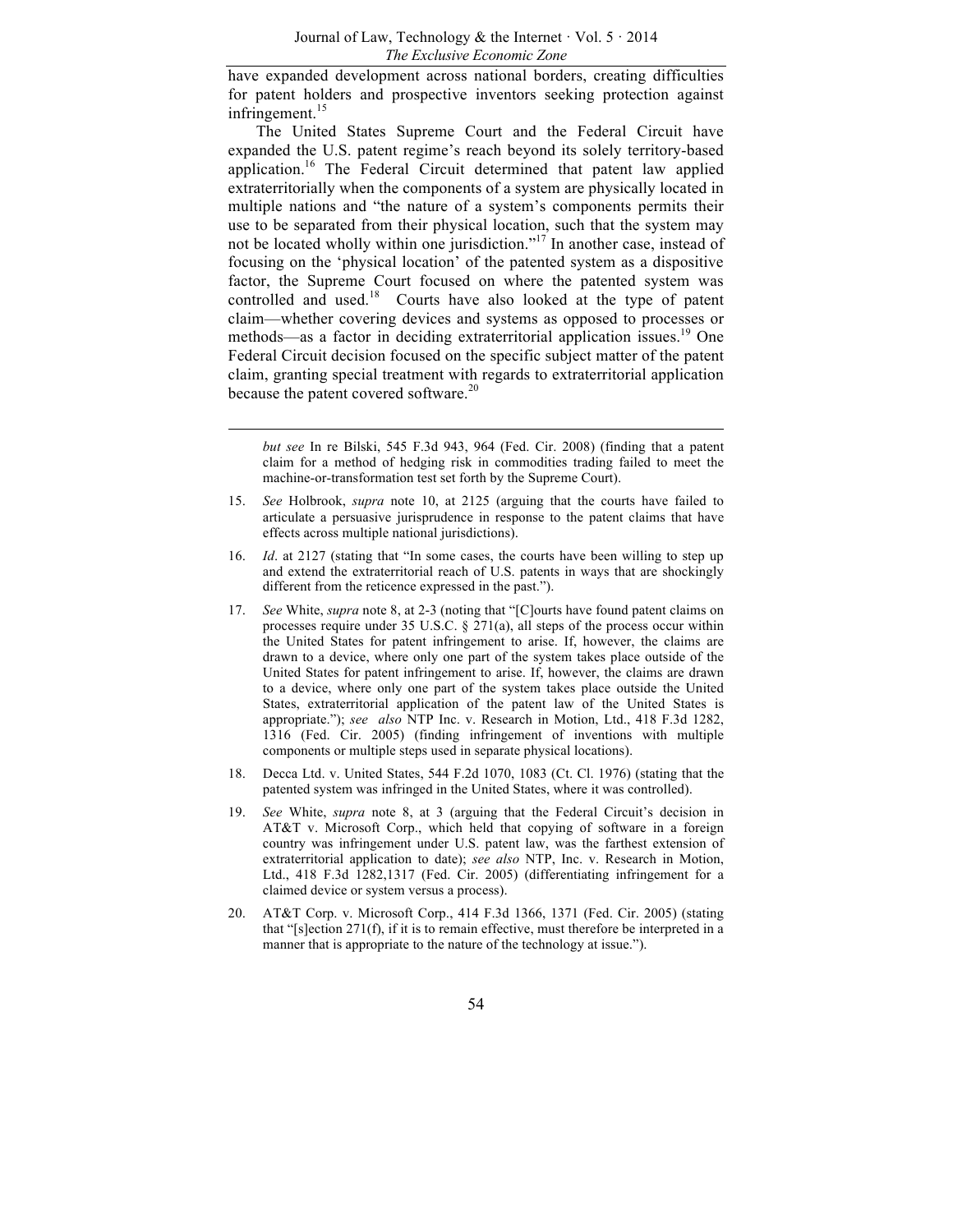Congress has traditionally controlled the United States patent regime approach to territorial issues by passing amendments to the Patent Act in response to perceived flaws in the regime.<sup>21</sup> Commentators, however, have noted that on certain occasions, Congress has not reacted swiftly, or at all, to flaws in the patent regime.<sup>22</sup> Under such circumstances, courts have opportunities to extend patent law extraterritorially, but overall they have failed to develop a sound approach to the extraterritorial application of the Patent Act.<sup>23</sup> This Note posits that the potential benefits of applying U.S. patent law to the EEZ and the unique characteristics of sovereignty in the EEZ warrant a Congressional amendment.

## *B. What is the EEZ? The Sliding Scale of Sovereignty in the Ocean and Seabed*

Formulating a coherent approach to application of United States patent law within the U.S. EEZ requires an understanding of the areas that can be viewed as subdivisions of the EEZ under customary international law. These subdivisions, stated in order from the closest to the coastline to the farthest from the coastline, include: the territorial sea, the contiguous zone, the EEZ, and the 'Area.<sup>24</sup> These subdivisions are delineated in the Third United Nations Convention on the Law of the Sea (hereinafter "UNCLOS").<sup>25</sup> The United States is not a party to UNCLOS,<sup>26</sup> but the legislative history of the treaty demonstrates that the United States was a major player in the treaty negotiations and the treaty's final form. The Deep Seabed Mining Regime envisioned by UNCLOS Article XI has prevented the United States Senate from ratifying the treaty.<sup>27</sup> Although the

- 24. *See* United Nations Convention on the Law of the Sea, art. 3, Dec. 10, 1982, 1833 U.N.T.S. 397 [hereinafter 'UNCLOS'] (defining the territorial sea); UNCLOS, art. 33 (defining the contiguous zone and a coastal nation's rights in that zone); UNCLOS, arts. 55-75 (defining the Exclusive Economic Zone and a coastal nation's rights in that zone); UNCLOS, arts. 133-91 (defining the Area and describing a coastal nation's rights in that zone).
- 25. *See generally* UNCLOS (establishing a comprehensive codification of international customary law for activity on and in the world's seas).
- 26*. See generally* David J. Bederman, *The Old Isolationism and the New Law of the Sea: Reflections on Advice and Consent for UNCLOS*, 49 HARV. INT'L L.J. 21 (2008) (discussing the barriers to United States ratification of UNCLOS and arguing for that ratification would increase international cooperation and enhance United States interests).
- 27. *Id*. at 24-25 ("Although the original UNCLOS was rightly rejected because of its absurdly drafted provisions on the mining of manganese nodules, including the

<sup>21.</sup> *See* Holbrook, *supra* note 10, at 2127 (describing a separation of powers in which "[t]he courts would strictly construe the territorial limits of U.S. patent rights, and Congress would amend the Patent Act to deal with these perceived loopholes.").

<sup>22.</sup> *Id*. at 2127 (noting that "the current state of the law is unclear and lacks a firm theoretical foundation.").

<sup>23.</sup> *See id*. (noting that many decisions applying patent law extraterritorially have been aimed at eradicating attempts to 'game the system' by exploiting flaws in the jurisprudence).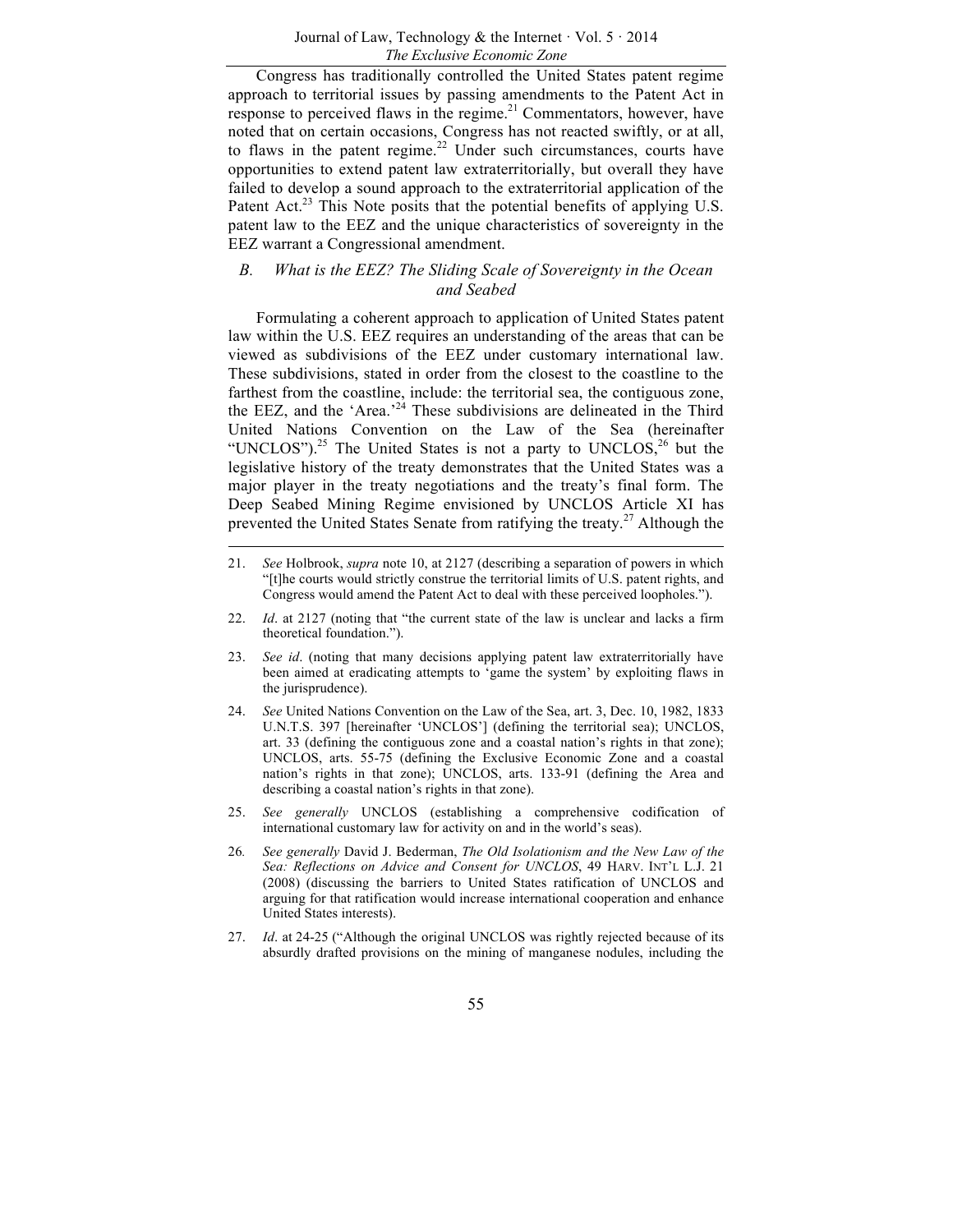treaty's provisions are not binding on the United States, $28$  the noncontroversial aspects of the treaty, including those delineating the territorial sea, contiguous zone, and the EEZ are useful for determining the degree of sovereignty that the United States exerts over its EEZ. Scholars assert that UNCLOS has codified a large body of customary international law<sup>29</sup> because 166 nations and the European Union are parties to the treaty. Such overwhelming participation in an international treaty places normative pressure on non-signatory nations like the United States.<sup>36</sup>

Traditionally, the extent of a nation's sovereignty over resources in an ocean was limited to a small area of an ocean adjacent to that nation's  $\text{const.}^{31}$  referred to as the "territorial sea."<sup>32</sup> The width of the territorial sea has fluctuated throughout history, but by the 1970s, most states accepted twelve nautical miles or less as the maximum scope of the territorial sea.<sup>33</sup>

creation of an international mining consortium known grandiloquently as 'The Enterprise,' UNCLOS has relatively fewer provisions on such ocean resource activities such as lifting oil and gas reserves beyond 200 nautical miles, mining polymetallic sulfides and other exotic substances found at mid-ocean ridges, bioprospecting the unique flora and fauna of the ocean abyss, and salvaging historic shipwrecks.").

- 28. John A. Duff, *The United States and the Law of the Sea Convention: Sliding Back from Accession and Ratification*, 11 OCEAN & COASTAL L.J. 1, 2 (2006) ("The U.S., however, has not signed the Convention, nor has it acceded to it, so it is not a state party. It is, therefore, not bound by the terms of the Convention and it may not participate, absent some special arrangement, in the ongoing work of the Convention-related bodies.").
- 29. Rachael E. Salcido, *Section III.D: Air and Maritime Law: Law Applicable on the Continental Shelf and in the Exclusive Economic Zone*, 58 AM J. COMP. L. 407, 407 (2010) ("[W]hile potential divergences between UNCLOS and customary international law remain to be established, it is important to note that many U.S. efforts at development and stewardship reflect the approaches set forth in UNCLOS.").
- 30. UNITED NATIONS: DIVISION FOR OCEAN AFFAIRS AND THE LAW OF THE SEA, *Chronological lists of ratifications of, accessions and successions to the Convention and the related Agreements as at October 29, 2013*, http://www.un.org/Depts/los/reference\_files/chronological\_lists\_of\_ratifications.h tm (last visited Feb. 20, 2013).
- 31. UNITED NATIONS, *The Law of the Sea: Conservation and Utilization of the Living Resources of the Exclusive Economic Zone, Legislative History of Articles 61 and 62 of the United Nations Convention on the Law of the Sea*, 1, 2 (1995) ("Under traditional international law it was well established that the coastal State exercised its sovereignty over the narrow belt—generally three miles wide—of the territorial sea.").
- 32. Proclamation No. 5928, 54 Fed. Reg. 777 (Dec. 27, 1988) (defining the territorial sea).
- 33. Lewis M. Alexander, *The Ocean Enclosure Movement: Inventory and Prospect*, 20 SAN DIEGO L. REV. 561, 564 (1983) (assessing the viability of various maritime regimes in light of the United Nations Convention on the Law of the Sea).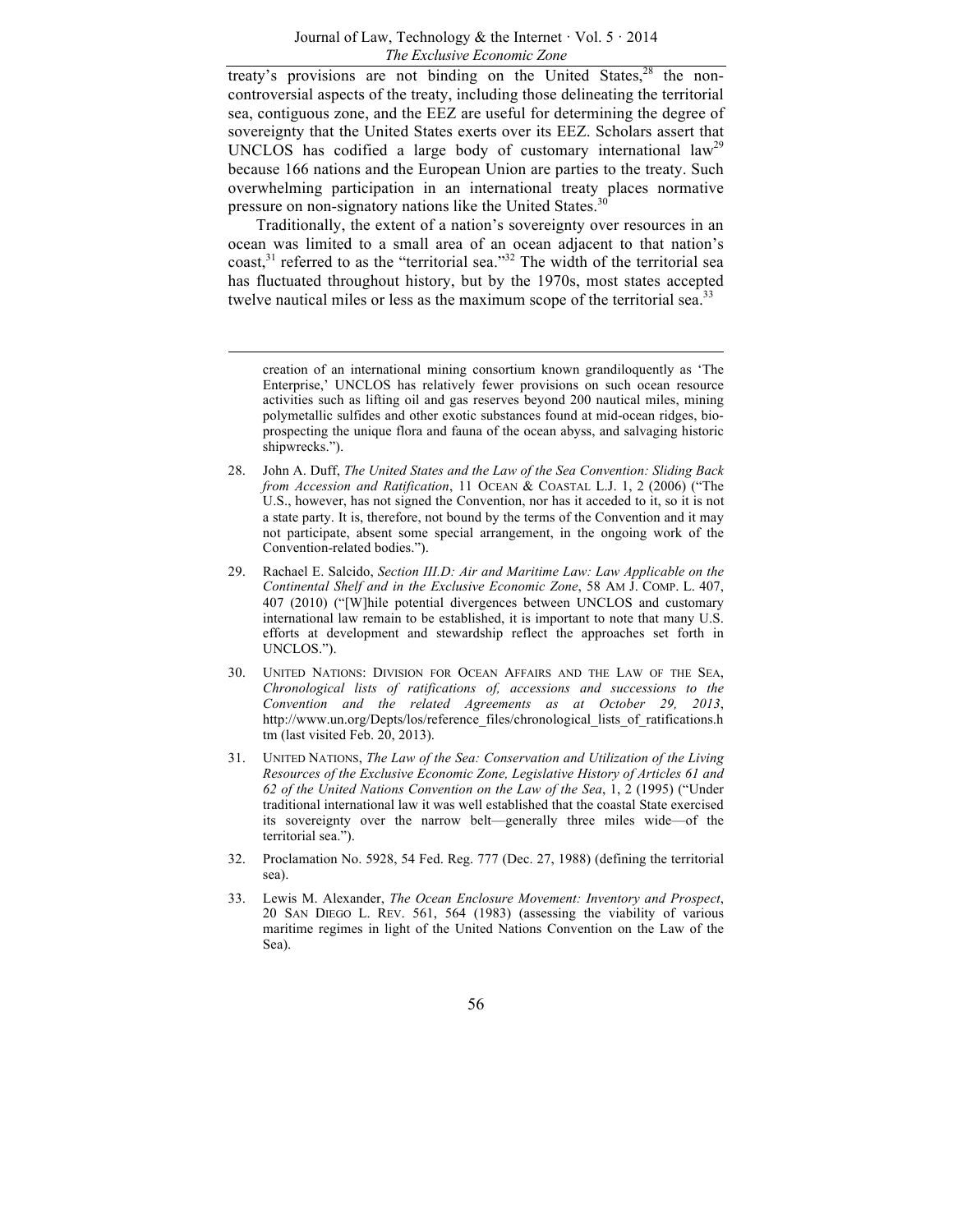Within the territorial sea, a nation has full sovereign rights, including the ability to regulate domestic and foreign fishing, commerce, and navigation.<sup>34</sup> UNCLOS provides foreign vessels the right of "innocent" passage" in the territorial sea, allowing a foreign vessel to pass through a coastal nation's territorial sea "continuous[ly] and expeditious[ly]."35 This provision is significant because it allows for slight intrusions into a coastal nation's sovereignty. To satisfy the "innocent passage" requirement, however, a foreign vessel may not make any threat or use of force against the sovereignty of the coastal nation.<sup>36</sup>

In the contiguous zone, the next subdivision of the EEZ, a coastal nation has a less substantial package of sovereign rights than in its territorial sea, and a more substantial package of rights than it has in its  $EEZ<sup>37</sup>$  A contiguous zone is the territory extending outward from a nation's coastal baselines to a distance of twenty-four nautical miles.<sup>38</sup> The portion of the contiguous zone that does not overlap with the territorial sea is the area between twelve nautical miles and twenty-four nautical miles from the coastal baselines of the coastal nation.<sup>39</sup> In the contiguous zone, the coastal state nation can apply its laws to foreign vessels, but the coastal nation's power to do so is restricted to circumstances when a vessel

- 34. Douglas W. Kmiec, *Legal Issues Raised by the Proposed Presidential Proclamation to Extend the Territorial Sea*, 1 TERR. SEA J. 1, 3-4 (1990) ("A nation is a sovereign in its territorial sea. Indeed, a nation has the same sovereignty over the territorial sea as it has over its land territory.").
- 35. UNCLOS, *supra* note 24, art. 17 (defining on innocent passage).
- 36. *Id*. ("A foreign vessel may violate this provision if it: "perform[s] weapons exercises or use weapons, sp[ies] on the coastal nation, perform[s] an act of propaganda against the coastal nation, launch[es] or take[s] on board any aircraft, load[s] or unload[s] commodities, currencies or persons contrary to the customs, fiscal, immigration, or sanitary laws of the coastal nation, research[es], pollute[s], fish[es], or interfere[s] with communications systems located in the coastal nation.").
- 37. *Compare* UNCLOS, *supra* note 24, arts. 17-32 (codifying the right of innocent passage through a coastal nation's territorial sea, describing a coastal nation's right to limit innocent passage, and outlining rules for a coastal nation's exercise of criminal and civil jurisdiction over foreign ships passing through that nation's territorial sea) *with* UNCLOS, *supra* note 24, art. 33 (granting a coastal nation the right use its contiguous zone to "prevent infringement of its customs, fiscal, immigration, or sanitary laws and regulations within its territory or territorial sea."). For example, if a foreign ship violates a coastal nation's immigration law in the coastal nation's territorial sea, and then travels outside of the coastal nation's territorial sea, then the coastal nation may detain that ship while it is located in the contiguous zone.
- 38. UNCLOS, *supra* note 24, art. 33 (delineating the scope of the territorial sea).
- 39. *Compare* UNCLOS, *supra* note 24, art. 3 ("Every State has the right to establish the breadth of the territorial sea up to a limit not exceeding 12 miles, measured from the baselines determined in accordance with this Convention.") *with*  UNCLOS III, *supra* note 24, art. 33 ("The continuous zone may not extend beyond 24 nautical miles from the baselines from which the breadth of the territorial sea is measured.").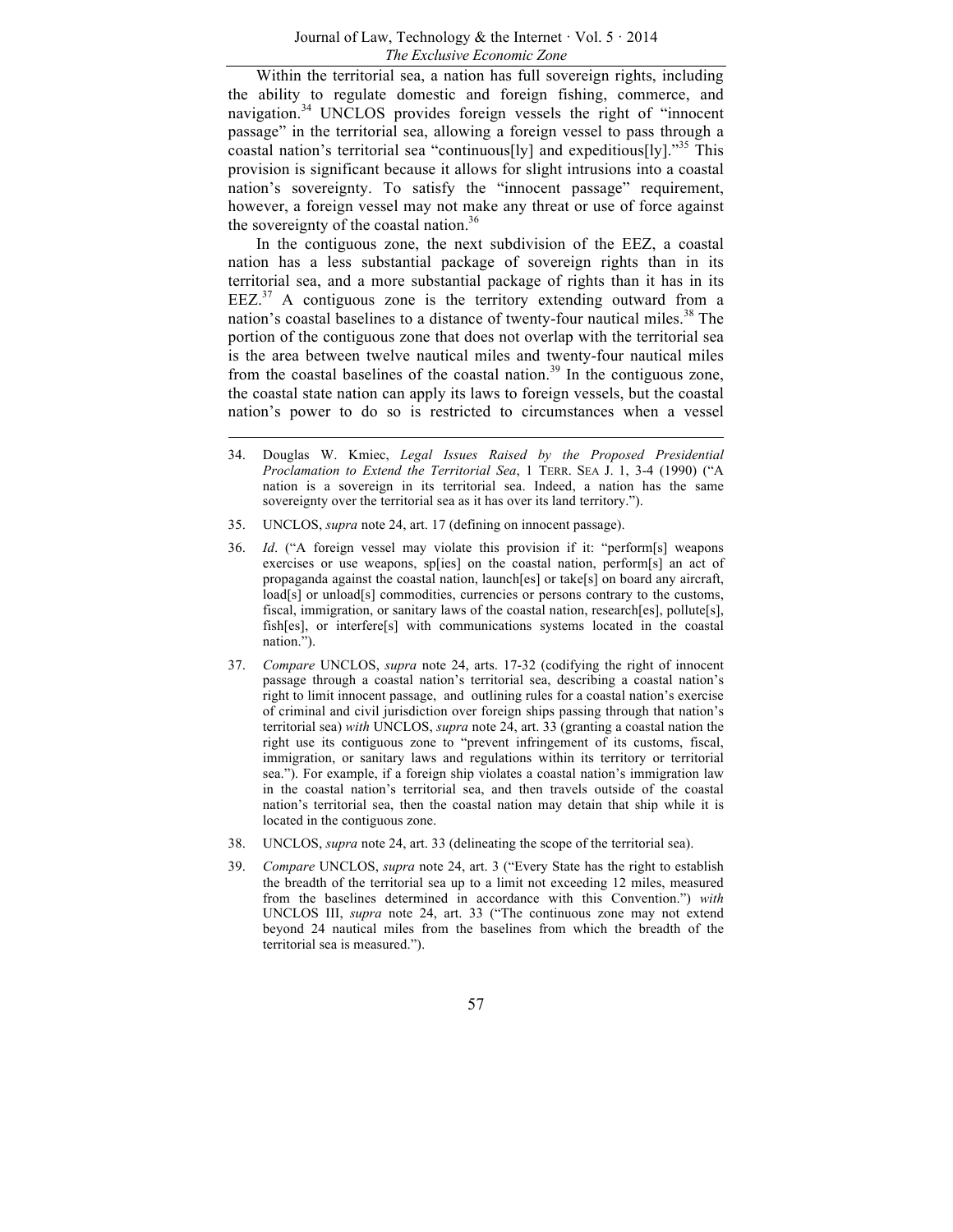violates the coastal nation's law while within the coastal nation's territorial sea.<sup>40</sup> Article 33 of UNCLOS allows a nation to "exercise the control necessary" to prevent and punish infringement of its customs, fiscal, immigration, or sanitary laws within the contiguous zone. $41$ 

UNCLOS defines the EEZ as "an area beyond and adjacent to the territorial sea," creating a divide between the rights of a coastal nation in its territorial sea and its  $EEZ^{42}$  This definition stipulates that all of the rights afforded to a nation in its EEZ are also available in that nation's contiguous zone (the area between twelve and twenty-four nautical miles from the nation's coastal baselines). Although the United States has not ratified UNCLOS, other sources demonstrate the United States' approach to sovereignty in its EEZ. On September 28, 1945, President Truman issued a proclamation asserting United States "jurisdiction [and control] over the natural resources of the subsoil and sea bed of the continental shelf by ... contiguous nation[s]."<sup>43</sup> This proclamation recognized United States and other coastal nations' sovereignty over the resources of their respective continental shelves.<sup>44</sup> Truman justified this assertion of sovereignty by stating that "the continental shelf may be regarded as an extension of the land-mass of the coastal nation and thus naturally appurtenant to it" and "[natural] resources frequently form a seaward extension of a pool or deposit lying with the territory."<sup>45</sup>

On March 10, 1983, President Reagan issued a proclamation establishing an "Exclusive Economic Zone," extending 200 nautical miles from the baseline of the territorial sea.<sup>46</sup> Reagan justified the United States' assertion of sovereignty over the EEZ by appealing to other nations' behaviors. He stated that in "the Exclusive Economic Zone, a coastal [nation] may assert certain sovereign rights over natural resources and

- 41. *Id*.
- 42. *Id*. at art. 55 (codifying coastal nations' rights in their respective EEZs, and extending those rights through coastal nations' contiguous zones).
- 43. Proclamation No. 2667, 10 Fed. Reg. 40 (Sept. 28, 1945); UNCLOS, *supra* note 24, art. 76 ("[t]he continental shelf of a coastal State comprises the seabed and subsoil of the submarine areas that extend beyond its territorial sea throughout the natural prolongation of its land territory to the outer edge of the continental margin, or to a distance of 200 nautical miles from the baselines from which the breadth of the territorial sea is measured where the outer edge of the continental margin does not extend up to that distance.").
- 44. Proclamation No. 2667, 10 Fed. Reg. 40 (Sept. 28, 1945).
- 45. *Id*.
- 46. Proclamation No. 5030, 48 Fed. Reg. 50, 10605 (1983) (confirming the United States' sovereign rights in its EEZ).

<sup>40.</sup> UNCLOS, *supra* note 24*,* art. 33 ("In a zone contiguous to its territorial sea, described as the contiguous zone, the coastal State may exercise the control necessary to . . . punish infringement of the above laws and regulations committed within its territory or territorial sea.").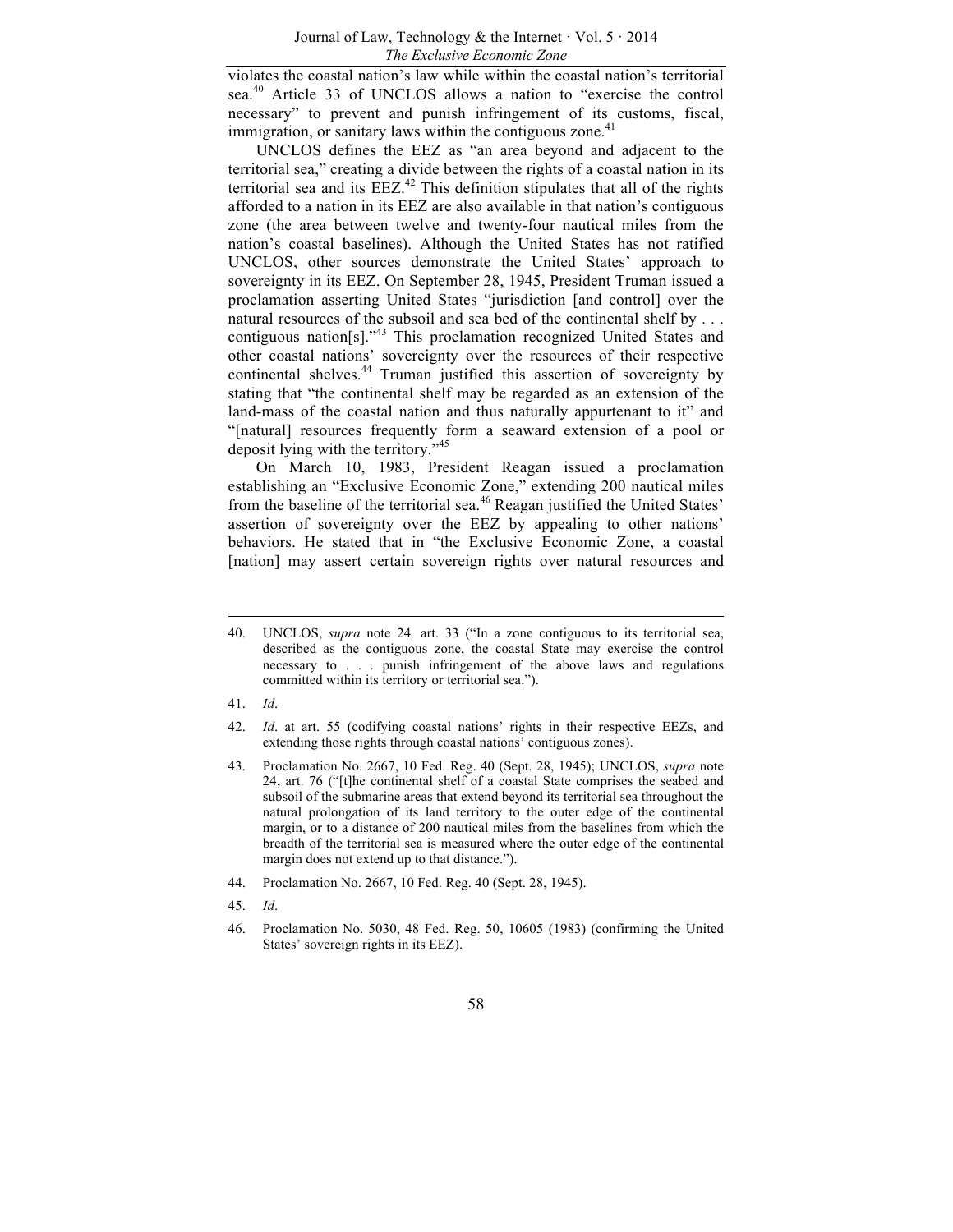related jurisdiction."<sup>47</sup> The Proclamation represented an awareness of customary international law, claiming United States sovereignty "to the extent permitted by international law."<sup>48</sup>

## *C. What is at Stake in the EEZ?*

The total area encompassed by the EEZ is nearly twice the size of the continental United States.<sup>49</sup> The United States' interest in its EEZ is significant because it has the largest EEZ of any nation, containing valuable natural resources.<sup>50</sup> The United States has demonstrated its interest by initiating studies of prospective resource development in the  $EEZ$ <sup>51</sup> The expansion of development in the  $EEZ$  will require the use of patented technologies and will likely result in a proliferation of patent infringement claims. How will courts address these claims, given the judiciary's traditional presumption against extraterritorial application of patent law? A review of the relevant literature yields only one case that discusses the application of the Patent Act to activities in the EEZ, leaving the issue far from settled in the federal court system. $52$ 

- 48*. See id*. (claiming U.S. sovereignty in its EEZ for the purpose of exploring, exploiting, conserving, and managing natural resources, both living and nonliving, of the seabed and subsoil and the super-adjacent waters).
- 49. *See* Salcido, *supra* note 29, at 408 (arguing that the United States has failed to articulate a comprehensive legislative approach to balance economic development and conservation in the EEZ).
- 50. Mary Turnipseed et al., *The Silver Anniversary of the United States' Exclusive Economic Zone: Twenty-Five Years of Ocean Use and Abuse, and the Possibility of a Blue Water Public Trust Doctrine*, 36 ECOLOGY L.Q. 1, 3 (2009) (estimating that the U.S. EEZ covers 4.4 million square miles).
- 51. *See* Salcido, *supra* note 29, at 408 ("[A]lthough the United States has recognized the opportunities afforded by exercising its rights in the EEZ, to the extent recognized by international law, its efforts to develop a cohesive body of law applicable on the OCS and in the EEZ is currently in a state of flux.").
- 52. *See* WesternGeco L.L.C. v. ION Geophysical Corp., 776 F. Supp. 2d 342, 347 (S.D. Tex. 2011) ("At issue in this case is marine seismic streamer technology that is deployed behind ships. These streamers, essentially long cables, use acoustic signals and sensors to create three-dimensional maps of the subsurface of the ocean floor in order to facilitate natural resource exploration and management. For many seismic studies, greater control over the depth and lateral position of streamers is important in order to achieve optimal imagery from the signals and to maneuver around impediments such as rocks and oil rigs."). WesternGeco alleged that the defendants infringed its patents for devices that are used to control the position of a streamer as the boat tows the streamer.

<sup>47.</sup> *Id*. (noting that the United States "desires to facilitate the wise development and use of the oceans consistent with international law.").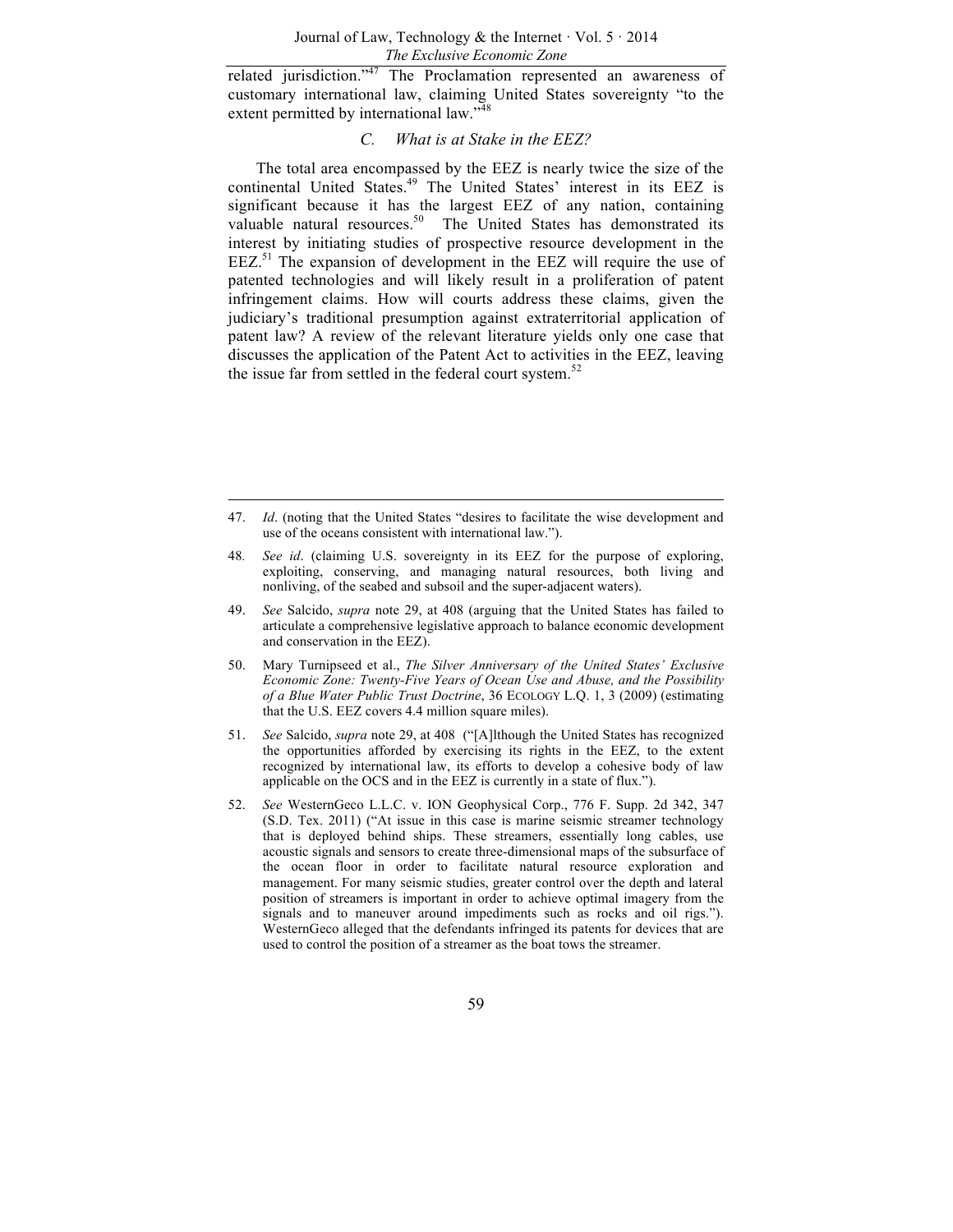## II. EXTRATERRITORIAL APPLICATION

## *A. Territorial Language & 35 U.S.C. § 271(a)*

A direct infringement claim under § 271(a) requires a showing "that the infringing activity took place within the United States."<sup>53</sup> Furthermore, § 271(a) provides that "[w]hoever without authority makes, uses, offers to sell, or sells any patented invention, *within the United States* . . . infringes the patent."<sup>54</sup> The language of the statute creates an interpretation problem. What meaning should courts attach to the phrase "within the United States?"

Commentators have argued that "the ultimate determination of what constitutes an unauthorized activity 'within the United States' is a mixed question of fact and law to be determined by the subject matter, in particular the location and extent of the allegedly infringing activity and the type of claims in the patent, on a case-by-case basis."<sup>55</sup> A case-by-case analysis gives courts little guidance and this lack of guidance may explain why some courts take the path of least resistance by falling back on the traditional presumption against extraterritorial application. In lieu of a clear Congressional statement regarding the application of the Patent Act to the EEZ, clear judicial statements adhering to the presumption are beneficial to potential and current parties in patent litigation.

An authoritative statement solves three problems: coordination, expertise, and efficiency.<sup>56</sup> Coordination problems result from moral disagreement. If two parties have reasonable, yet incongruent approaches to a problem "are free to act as they see fit, disaster will follow."<sup>57</sup> An authoritative statement tells parties the 'right' way to act, thus unifying conduct.<sup>58</sup> Accordingly, authoritative statements "reduce individual decision-making error through the authoritative decision-maker's greater moral and factual expertise.<sup>759</sup> Here, Congress, acting as an authoritative moral

59. *Id*.

<sup>53.</sup> WesternGeco L.L.C. v. ION Geophysical Corp., 869 F. Supp. 2d 793, 796 (S.D. Tex. 2012).

<sup>54.</sup> 35 U.S.C. § 271(a) (2000) (listing the elements of a claim for direct infringement).

<sup>55.</sup> Kurt G. Hammerle & Theodore U. Ro, *The Extra-Territorial Reach of U.S. Patent Law on Space-Related Activities: Does the "International Shoe" Fit as We Reach for the Stars?*, 34 J. SPACE L. 241, 261 (2008).

<sup>56.</sup> Larry Alexander & Emily Sherwin, THE RULE OF RULES: MORALITY, RULES, AND THE DILEMMAS OF LAW 14-15 (2001) (discussing what rules must be like to settle disagreements and uncertainties over what is to be done).

<sup>57.</sup> *Id*. at 14 (arguing that rules do their moral work by supplanting the unsettled moral considerations with more determinate ones).

<sup>58.</sup> *Id*. at 15 ("Lack of coordination and expertise threaten deterioration into a Hobbesian nightmare despite the members' general similarity of moral views and their willingness to act on moral reasons").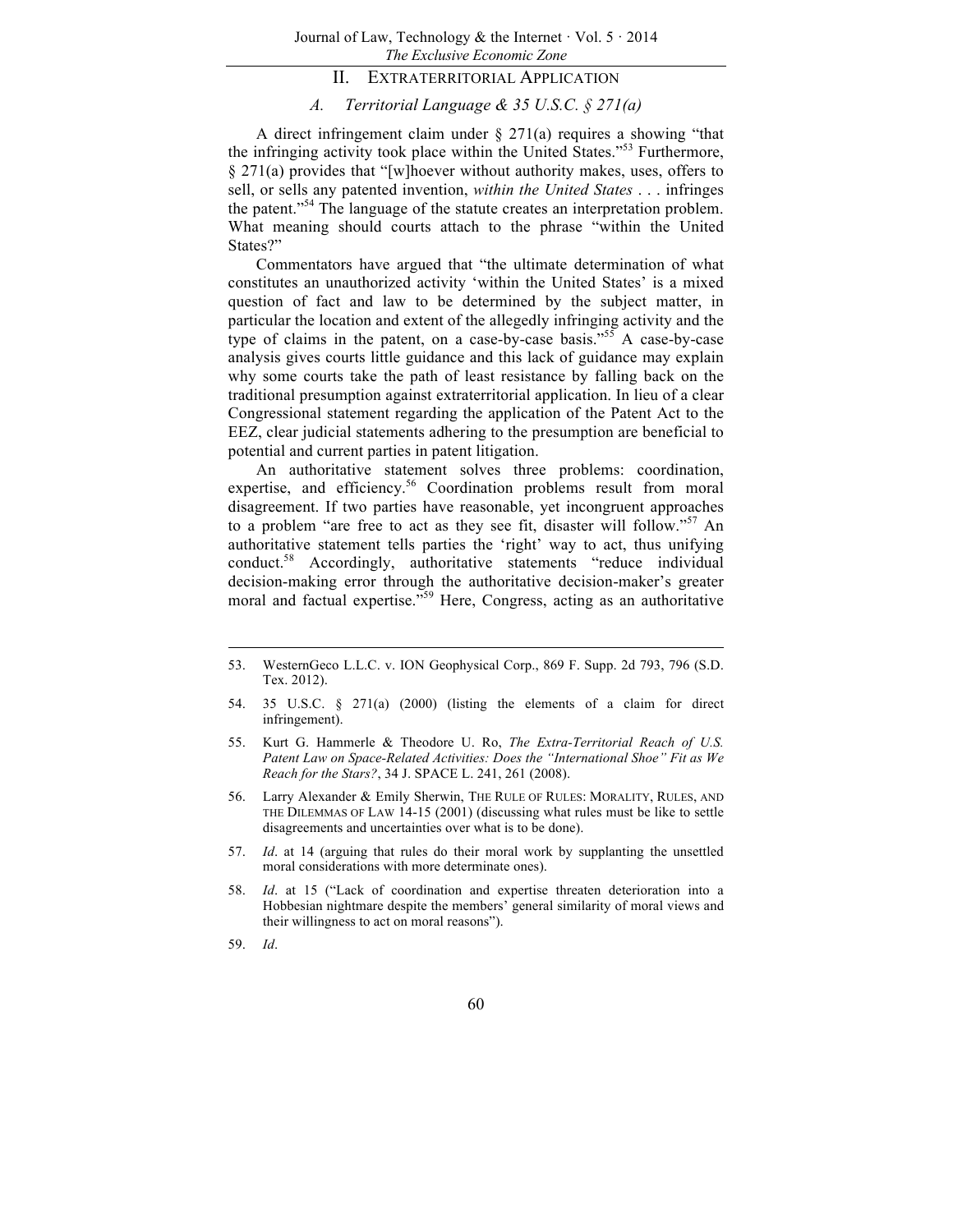decision-maker, could amend the Patent Act to address the reach of the Patent Act in the United States EEZ.

A clear signal from Congress would allow current and prospective inventors designing products for EEZ use to plan for the litigation related to their products. If Congress provides an authoritative statement explicitly rejecting patent protection, then some prospective inventors will likely choose not to invent. Conversely, if Congress provides an authoritative statement granting patent protection in the EEZ, then some prospective inventors will be encouraged to begin the inventive process and other inventors will be encouraged to license their inventions or use their EEZrelated inventions.

From an efficiency perspective, the inventor's individual decision to invent or not is less important than the inventor's certainty in making his decision and the amount of resources he expends making his decision.<sup>60</sup> Many commentators have noted the difficulty in ascertaining the optimal level of patent protection, $61$  so the most pressing concern is Congress' failure to make an authoritative statement on the issue. Barring a Congressional authoritative statement, the policy discussion turns to whether the judiciary should make the decision as to whether the Patent Act applies to the EEZ. This Note posits that the judiciary has the institutional competence to apply the Patent Act extraterritorially, but should not do so due to the presumption against extraterritorial application. For the reasons explained below, Congress should make an authoritative statement amending the Patent Act to incorporate direct infringement claims arising from activities within the EEZ.

### *B. Defining "Extraterritorial"*

Assuming that the EEZ is not "within the United States," the definition of "extraterritorial application" directs how Congressional acts should be construed.<sup>62</sup> One commentator has offered three possibilities for the meaning of the presumption against extraterritoriality. $^{63}$  The first

<sup>60.</sup> *Id*. (noting that "authoritative settlement is efficient").

<sup>61.</sup> *See* Chisum, *supra* note 1, at 66 (arguing that the optimal level of protection must balance the incentives to invent and disclose against the restraint on competition that necessarily results from patent protection).

<sup>62.</sup> William S. Dodge, *Understanding the Presumption Against Extraterritoriality*, 16 BERKELEY J. INT'L LAW 85, 88 (1998) (discussing the different interpretations of what the presumption against extraterritoriality means and the evidence required to rebut the presumption).

<sup>63.</sup> *Id*. (stating that the three possibilities apply: (1) "only to *conduct* that occurs within the United States"; (2) "only to conduct that causes *effects* within the United States"; and (3) to conduct occurring within or having an effect within the United States. *Id*. at 87-88 ("When both conduct and the effects of an activity occur entirely within a single state, one may safely characterize the state's regulation of the activity as 'territorial.' When, on the other hand, the conduct, the effects, or both occur outside of the regulating state, the regulation may be characterized as 'extraterritorial' to at least some degree.").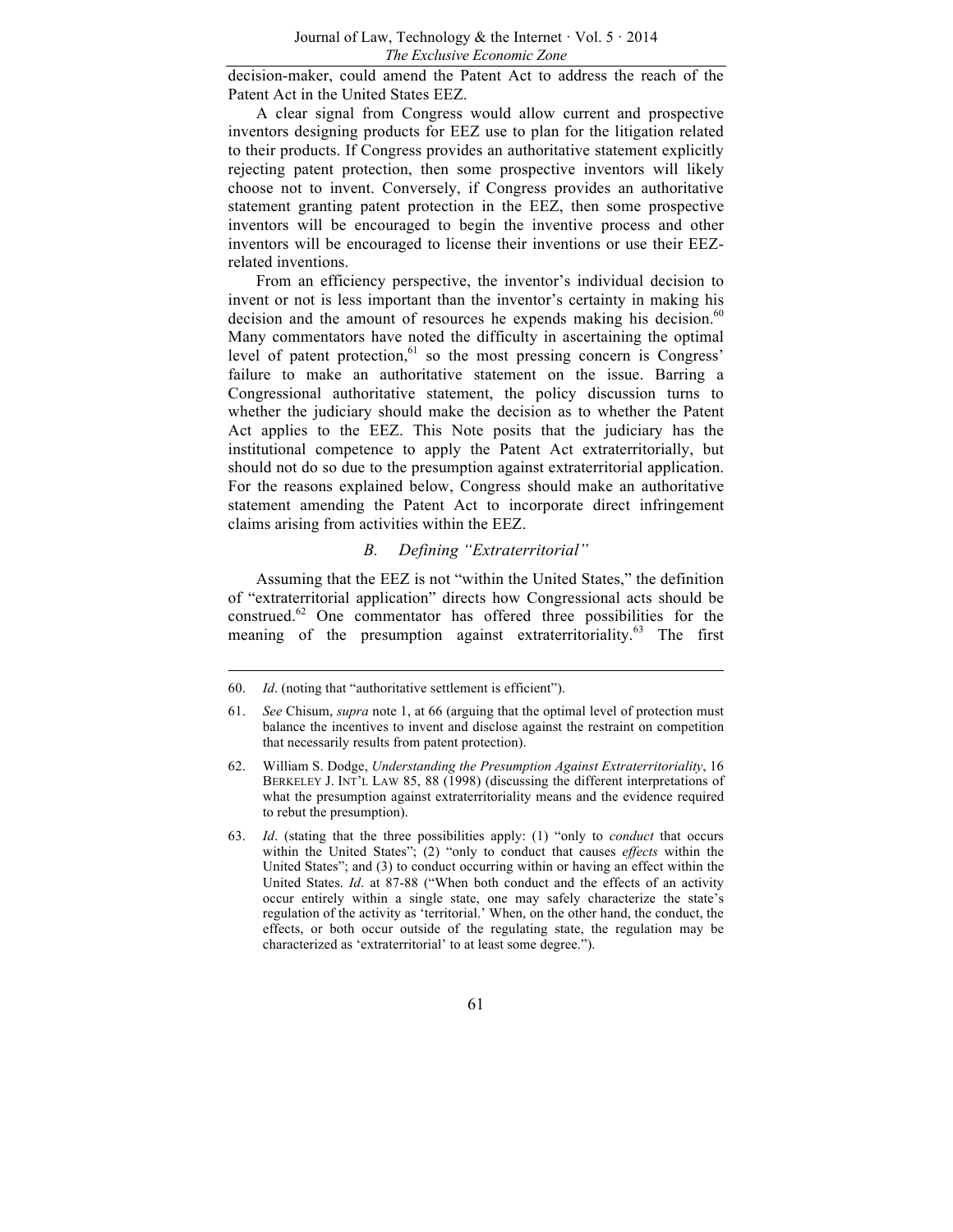possibility is that "acts of Congress should be presumed to apply only to conduct that occurs within the United States unless a contrary intent appears, regardless of whether that conduct causes effects within the United States."<sup>64</sup> The second possibility is that "acts of Congress apply only to conduct that causes effects within the United States, unless a contrary intent appears, regardless of where that conduct occurs.<sup>565</sup> The third possibility is that "acts of Congress apply to conduct occurring within *or* having an effect within the United States, unless a contrary intent appears." $\overline{66}$ 

Under the first approach, conduct in the EEZ would not be subject to the presumption because the EEZ is not "within the United States."<sup>67</sup> Under the last two approaches, development in the EEZ could feasibly have an effect within the United States, even if the development causing those effects occurs outside of the United States (in the EEZ). Economic development in the EEZ surely has an effect on the U.S.-based inventors and the economy as a whole.

Another commentator suggests that "courts should look to multinational patent litigation as the default rule and only extend U.S. patent law abroad as a last resort."<sup>68</sup> Although this approach might be tenable when an infringing act occurs in part or in whole in a foreign nation, an infringement claim arising from conduct in the United States EEZ could not come under the jurisdiction of any nation other than the United States.<sup>69</sup> This observation describes a conceptual gap in  $\S$  271(a) literature and jurisprudence, as most proposed approaches to extraterritorial application begin with the assumption that the infringing conduct or effects, in part or whole, occur within a foreign nation.

## *C. The Presumption of Strict Territorialism*

Near the beginning of the nineteenth century, the Supreme Court applied the presumption of strict territorialism to limit the scope of federal customs and piracy statutes.<sup>70</sup> Justice Holmes famously described the

- 66. *Id*. at 88-89 (discussing Judge Mikva's opinion in Environmental Defense Fund v. Massey, 986 F.2d 528, 531 (D.C. Cir. 1993)).
- 67. *Id*. at 88.
- 68. Kendra Robins, Note, *Extraterritorial Patent Enforcement and Multinational Patent Litigation: Proposed Guidelines for U.S. Courts*, 93 VA. L. REV. 1259, 1310 (2007) (arguing that United States courts should enforce parallel foreign patents through multinational patent litigation before seeking to extend United States patent law extraterritorially).
- 69. See *infra* Part III(B).
- 70. The Apollon, 22 U.S. 362, 370 (1824) ("The laws of no nation can justly extend beyond its own territories, except so far as it regards its own citizens. They can have no force to control the sovereignty of rights of any other nation, within its

<sup>64.</sup> *Id*. at 105 (discussing Justice Holmes' opinion in American Banana Co. v. United Fruit Co., 213 U.S. 347, 356-57 (1909)).

<sup>65.</sup> *Id*. at 119 (discussing Judge Bork's opinion in Zoelch v. Arthur Anderson & Co. 824 F.2d 27 (D.C. Cir. 1987)).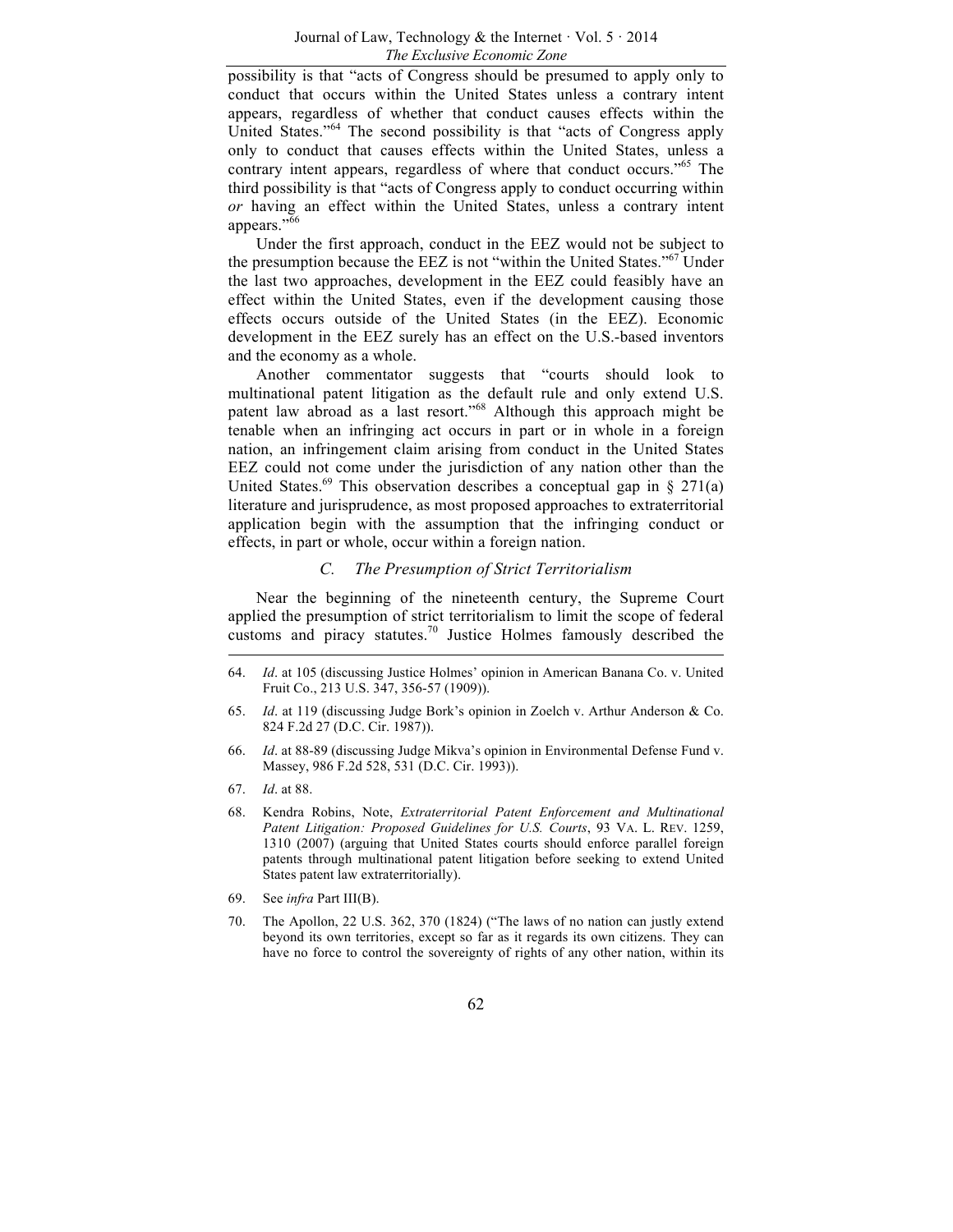presumption against extraterritoriality, $71$  stating that "the general and almost universal rule is that the character of an act as lawful or unlawful must be determined wholly by the law of the country where the act is done," and would lead in "case[s] of doubt, to a construction of any statute as intended to be confined in its operation and effect to the territorial limits over which the lawmaker has general and legitimate power."<sup>72</sup> In 1987, the Restatement (Third) on Foreign Relations characterized Holmes' statement as "often-quoted, but not reflective of contemporary law."<sup>73</sup> In a 1991 decision, however, the Supreme Court deferred to the presumption against extraterritorial application when it refused to apply Title VII to an employment discrimination claim that arose from conduct occurring abroad.<sup>74</sup> The presumption appears to be alive and well.<sup>75</sup>

## *D. Judicial Application of Strict Territorialism to Patent Law*

The presumption against extraterritorial application of patent law can be traced back to 1856, when the Supreme Court held in *Brown v. Duchesne* that patent law was "not intended to operate beyond the limits of the United States," and the patent holder's right to exclusive use did not "extend beyond the limits to which the law itself is confined."76 The Patent Act of 1870 did not mention any rights for patent holders outside of the United States, and it merely provided rights for patent holders "throughout

- 71. *See* Dodge, *supra* note 63, at 85 (noting the frequency with which Justice Holmes' statement is invoked in the name of the presumption against extraterritorial application).
- 72. American Banana v. United Fruit, 213 U.S. 347, 356-57 (1909) (applying the presumption against extraterritoriality to limit the reach of antitrust law to activity within the United States).
- 73. RESTATEMENT (THIRD) OF FOREIGN RELATIONS LAW § 415, Reporters' Note 2 (1987) (discussing jurisdiction to regulate anti-competitive activities).
- 74. *See* E.E.O.C. v. Arabian American Oil v. Arabian American Oil, 499 U.S. 244 (1991) (analyzing a plaintiff's claim that his employment was terminated because of his race, religion, and national origin).
- 75. *See* Dodge, *supra* note 63, at 86 (arguing that acts of Congress should presumptively apply only to conduct that causes effects within the United States regardless of where that conduct occurs and the presumption should be deemed rebutted when there is good reason to think Congress was focused on something other than domestic conditions).
- 76. Brown v. Duchesne, 60 U.S. 183, 196 (1856) (analyzing an infringement claim for a new and useful improvement in the constructing the gaff of sailing vessels).

own jurisdiction. And, however general and comprehensive the phrases used in our municipal laws may be, but they must always be restricted in construction, to places and persons, upon whom the Legislature have authority and jurisdiction."); U.S v. Palmer, 16 U.S. 610, 645 (1818) ("The crime of robbery committed by a person who is not a citizen of the United States on the high seas, on board of a ship belonging exclusively to subjects of a foreign state, is not piracy under the act, and is not punishable in the courts of the United States.").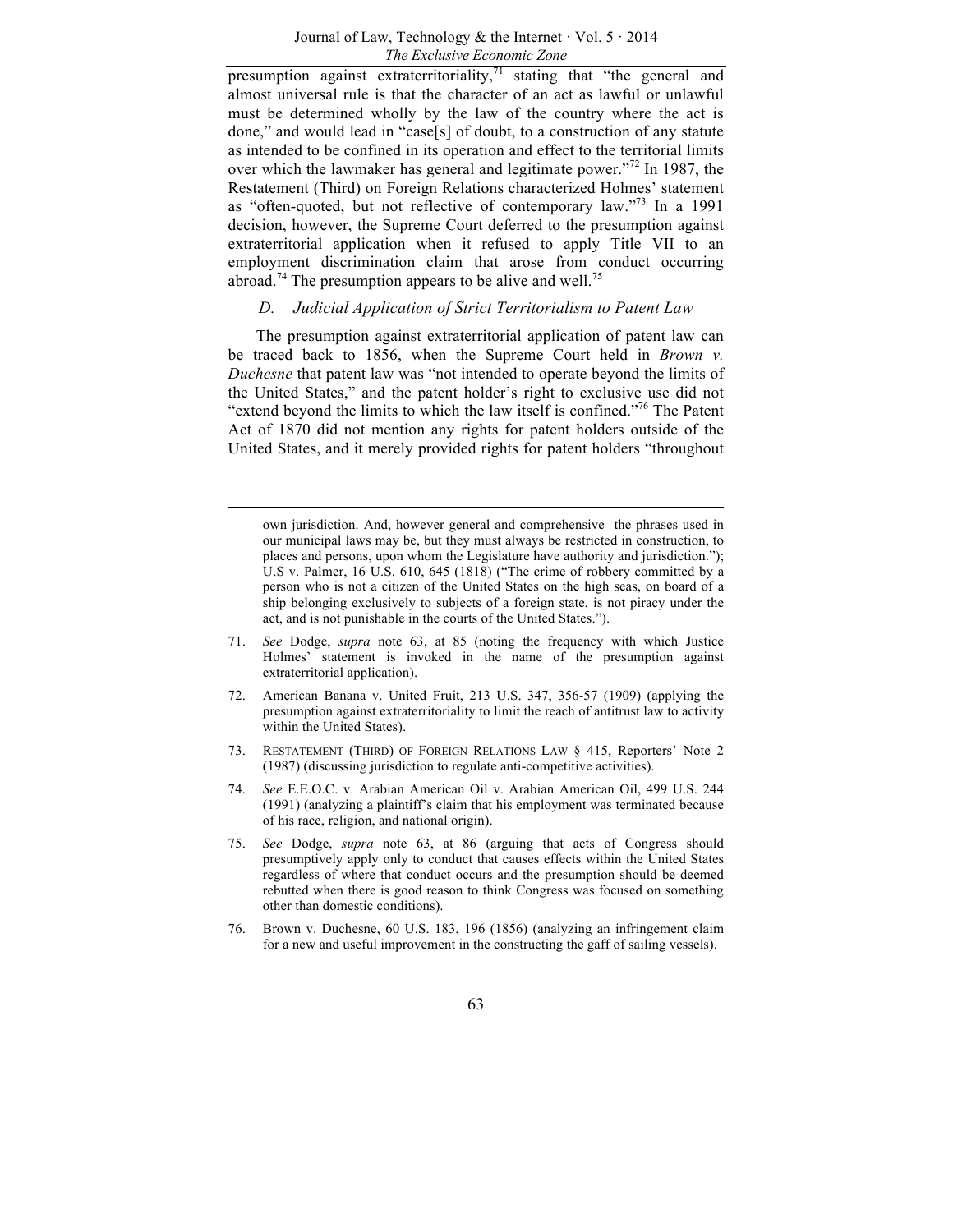the United States and the Territories thereof."77 In a 1915 decision, the Supreme Court passed on the opportunity to extend the reach of the patent laws beyond domestic boundaries, holding that "[t]he right conferred by a patent under our law is confined to the United States and its territories, and infringement of this right cannot be predicated of acts wholly done in a foreign country."<sup>78</sup> The presumption against extraterritorial application of patent law was codified in  $\S 271(a)$  of the 1952 Patent Act, which states that "whoever without authority makes, uses or sells any patented invention, *within* the United States . . . infringes the patent.<sup>779</sup>

The expansion of business interests overseas in the post-World War II period highlighted the deficiencies in a patent regime that governed only domestic patent disputes.<sup>80</sup> Indeed, the landmark case of *Deepsouth Packing v. Laitram* arose soon thereafter, pushing Congress to amend the Patent Act to shed clarity on the issue of extraterritorial application.

Laitram brought suit in federal district court against Deepsouth Packing, alleging that Deepsouth Packing infringed its patented shrimp deveining device by selling the machinery in the United States and abroad. The district court found for Laitram and issued an injunction prohibiting Deepsouth Packing from selling the infringing shrimp de-veining device in the United States and abroad. $81$  On appeal to the Fifth Circuit, Deepsouth Packing exposed a loophole in  $\S$  271 by attempting to modify the injunction so that it would be allowed to ship components of the infringing device abroad, where the components would be assembled by foreign customers.<sup>82</sup> This clever approach exploited  $\S 271(a)$ 's requirement that for a finding of infringement, "the make, use or sale of an infringing device

- 78. Dowagiac Mfg. v. Minnesota Moline Plow, 235 U.S. 641, 650 (1915) (assessing an infringement action regarding a patent for shoe drills, where the allegedly infringing shoe drills were sold in Canada, but not the United States).
- 79. 35 U.S.C. § 271(a) (2006) (emphasis added). The Patent Act of 1952 was codified in 35 U.S.C. §§ 1-376, and has undergone multiple revisions.
- 80. Alan M. Fisch & Brent H. Allen, *Patent Law and Exported Software*, 25 U. PA. J. INT'L ECON L. 557, 561 (2004) (discussing legislation and legal rulings that have resulted in various interpretations of 35 U.S.C § 271(f)).
- 81. Laitram Corp. v. Deepsouth Packing Co., 301 F. Supp. 1037, 1066 (E.D. La. 1969) (holding that two of plaintiff's claims for a shrimp de-veiner were infringed by defendant's device).
- 82. Laitram Corp. v. Deepsouth Packing Co., 443 F.2d 928, 936 (5th Cir. 1971) (analyzing and affirming the district court's decision under the doctrine of equivalents).

<sup>77</sup>*. See* United States v. Line Material Co., 333 U.S. 287, 333 (1948) (stating that "'[e]very patent shall contain a short title or description of the invention or discovery, correctly indicating its nature and design, and a *grant to the patentee, his heirs of assigns, for the term of seventeen years, of the exclusive right to make, use and vend the said invention or discovery* . . . throughout the United States and the Territories thereof, referring to the specification for the particulars thereof . . . .'") (quoting Act of July 8, 1870, Ch. 230, 16. Stat., § 22, 198, 201 (1870).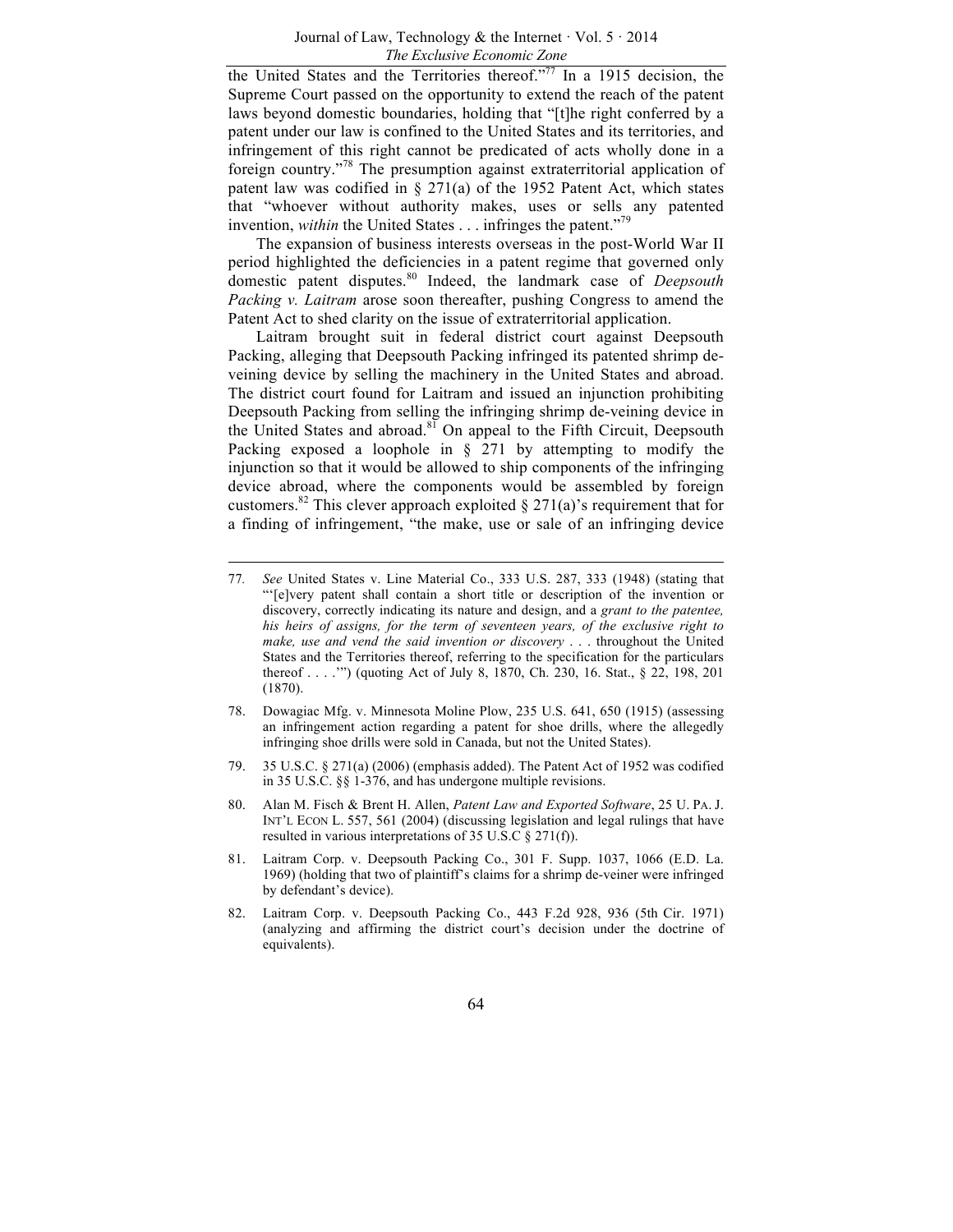must occur within the United States."<sup>83</sup> The Fifth Circuit recognized that interpreting § 271 in Deepsouth Packing's favor "would allow an infringer to set up shop next door to a patent-protected inventor whose product enjoys a substantial foreign market and deprive him of his valuable business."<sup>84</sup> The Fifth Circuit's ruling, however temporary, chipped away at the traditional presumption against extraterritorial application of U.S. patent law.

The Supreme Court reversed the Fifth Circuit, holding that "our patent system makes no claim to extra-territorial effect" and  $\S 271$  "makes it clear that it is not an infringement to make or use a patented product outside of the United States."<sup>85</sup> In doing so, the Supreme Court put the ball in Congress's proverbial court, rejecting ambiguous statutory language as grounds for expanding the reach of U.S. patent laws and requiring a clear and certain signal from Congress to do so.<sup>86</sup>

In response to the concerns noted by the Fifth Circuit, Congress enacted  $\S 271(f)$ , creating a cause of action for infringement when a party exports components of a patented invention abroad with the intent to induce combination of the components in an infringing manner abroad. $87$ 

- 85. Deepsouth Packing Co. v. Laitram Corp., 406 U.S. 518, 531 (1972) (explaining that to the extent the inventor needs patent protection in foreign markets, he must seek protection abroad where those patents are used).
- 86. *See id*. ("[W]e should not expand patent rights by overruling or modifying our prior cases construing the patent statutes, unless the argument for expansion of privilege is based on more than mere inference from ambiguous statutory language. We would require a clear and certain signal from Congress before approving the position of a litigant who, as respondent here, argues that the beachhead of privilege is wider, and the area of public use narrower, than the courts had previously thought. No such signal legitimizes respondent's position in this litigation.").
- 87. *See* 35 U.S.C. § 271(f)(1) (2006) ("Whoever without authority supplies or causes to be supplied in or from the United States all or a substantial portion of the components of a patented invention, where such components are uncombined in whole or in part, in such manner as to actively induce the combination of such

<sup>83.</sup> *See* Fisch, *supra* note 81, at 563 (noting that the Supreme Court's decision sided with the Second, Third, and Seventh Circuits); *see also* Laitram Corp. v. Deepsouth Packing Co., 406 U.S. 518, 524 n.5 (1972) ("Deepsouth is entirely straightforward in indicating that its course of conduct is motivated by a desire to avoid patent infringement. Its president wrote a Brazilian customer: 'We are handicapped by a decision against us in the United States. This was a very technical decision and we can manufacture the entire machine without any complication in the United States, with the exception that there are two parts that must not be assembled in the United States, but assembled after the machine arrives in Brazil.'").

<sup>84.</sup> Laitram Corp. v. Deepsouth Packing Co., 443 F.2d. 936, 939 (5th Cir. 1971) (noting that the loophole in  $\S 271(a)$  "would require us to countenance obvious schemes, perhaps as simple as omitting an important screw, designed to evade the mandate of  $\S 271(a)$ . No such magical significance should be accorded under  $\S$ 271(a) to the place of ultimate mechanical assembly of a machine's elements. We hold that 'makes' means what it ordinarily connotes—the substantial manufacture of the constituent parts of the machine.").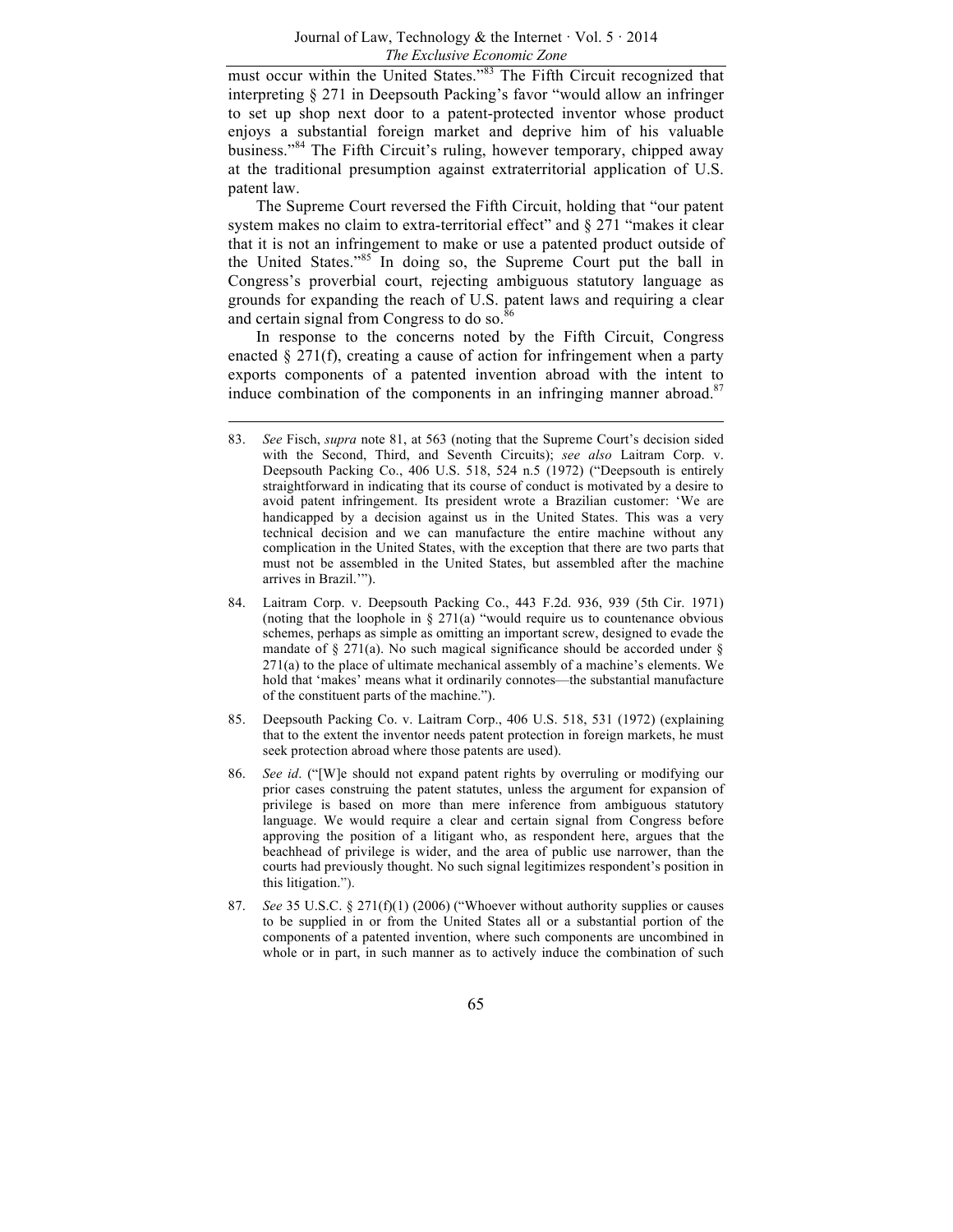Section 271(f) has an inherently extraterritorial character because the infringing activity targeted by the statute actually occurs—at least in part outside of the United States.

In 1994, Congress amended  $\S 271(a)$  and  $\S 271(c)$ <sup>88</sup> to create direct and contributory infringement claims for "offers to sell" an invention within the United States, in order to comply with the requirements of the newly negotiated Agreement on Trade-Related Aspects of Intellectual Property Rights ("TRIPS").<sup>89</sup> In *Transocean Offshore Deepwater Drilling v. Maersk Contractors* (hereinafter "*Transocean*"), the court held that an offer to sell is infringing if the offer's contemplated sale would occur in the United States, regardless of where the actual offer was made.<sup>90</sup> *Transocean* was

components *outside of the United States* in a manner that would infringe the patent if such combination occurred within the United States, shall be liable as an infringer." (emphasis added)); 35 U.S.C. § 271(f)(2) (2006) ("Whoever without authority supplies or causes to be supplied in or from the United States any component of a patented invention that is especially made or especially adapted for use in the invention and not a staple article or commodity of commerce suitable for substantial non-infringing use, where such component is uncombined in whole or in part, knowing that such component is so made or adapted and intending that such component will be combined *outside of the United States* in a manner that would infringe the patent if such combination occurred within the United States, shall be liable as an infringer." (emphasis added)).

- 88. *See* § 271(c). This subsection of the infringement statute also has an extraterritorial focus. ("Whoever offers to sell or sells within the United States or imports into the United States a component of a patented machine, manufacture, combination or composition, or a material or apparatus for use in practicing a patented process, constituting a material part of the invention, knowing the same to be especially made or especially adapted for use in an infringement of such patent, and not a staple article or commodity of commerce suitable for substantial noninfringing use, shall be liable as a contributory infringer.").
- 89. Timothy R. Holbrook, *Territoriality and Tangibility After Transocean*, 61 EMORY L. J. 1087, 1091 (2012); *see also* Evelyn Su, *The Winners and the Losers: The Agreement on Trade-Related Aspects of Intellectual Property*, 23 HOUSE. J. INT'L L. 169, 187-88 (2000) ("The TRIPS Agreement is divided into three main sections—standards, enforcement, and dispute settlement . . . . The section on minimum standards defines the subject matter to be protected, the intellectual property rights conferred, and the minimum duration of protection . . . . The national treatment provisions of the WIPO govern the TRIPS Agreement, where "[e]ach Member shall accord to the nationals of other Members treatment no less favorable than it accords to its own national with regard to the protection of intellectual property. . . . The idea of national treatment flows into the concept of most-favored nation ('MFN'). Article 4 of Part I states "[w]ith regard to the protection of intellectual property, any advantage, favor, privilege or immunity granted by a Member to the nationals of any other country shall be accorded immediately and unconditionally to the nationals of all other Members.") (first and second alterations in original).
- 90. Transocean Offshore Deepwater Drilling Inc., v. Maersk Contractors, USA Inc., 617 F.3d 1296, 1309 (Fed. Cir. 2010) ("In order for an offer to sell to constitute infringement, the offer must be to sell a patented invention within the United States. The focus should not be on the location of the offer, but rather the location of the future sale that would occur pursuant to that offer.").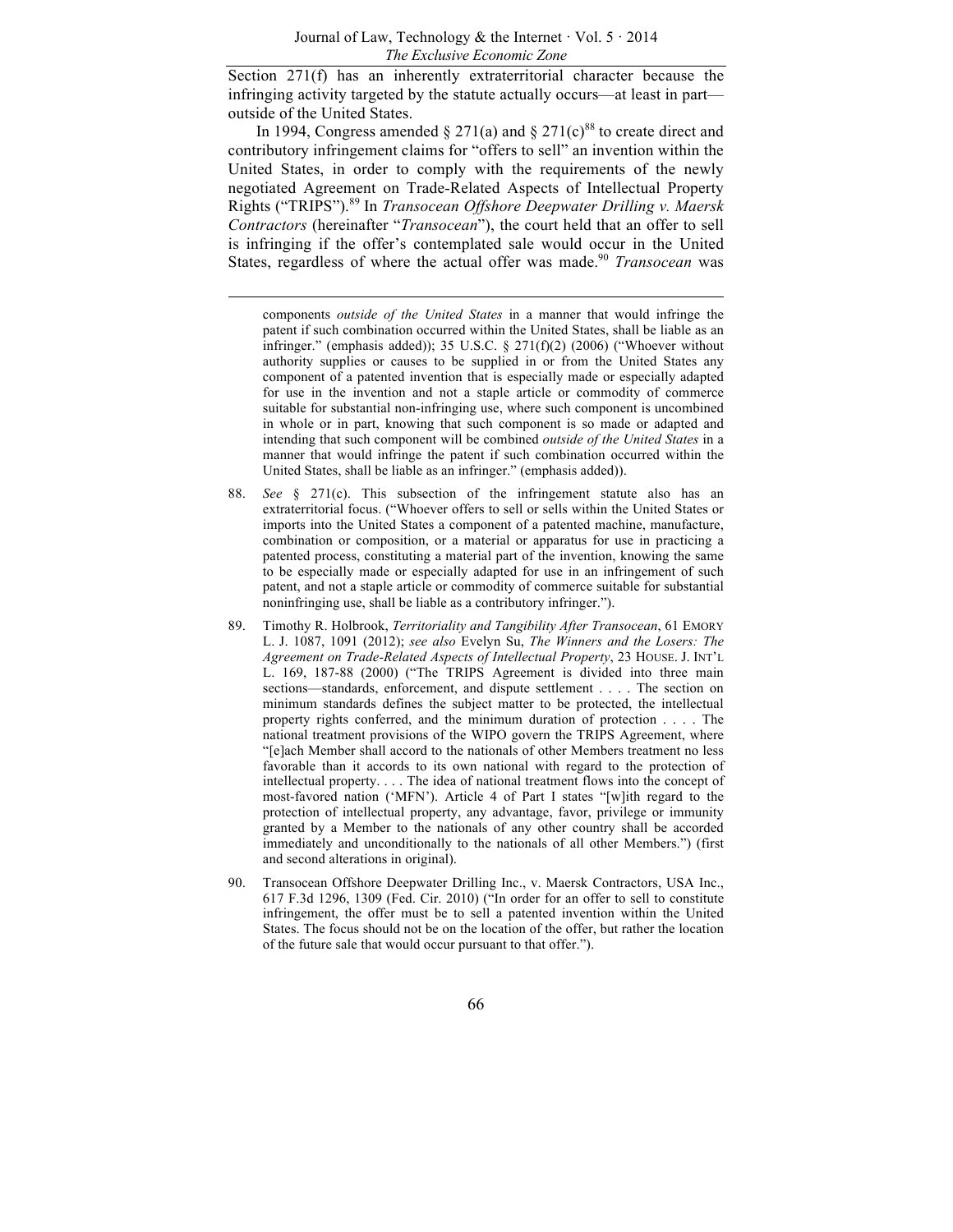significant because it was a judicial decision (not a Congressional amendment) that created an infringement claim even when "no sale is ever concluded in the United States, so long as negotiations contemplate a future sale in the United States."<sup>91</sup> Although *Transocean* expanded extraterritorial application of  $\S 271$ , it was an expansion governing certain behavior (i.e., an offer to sell). By contrast, this Note proposes an expansion of extraterritorial application of § 271 to a location; the United States EEZ.

## *E. WesternGeco v. ION Geophysical*

A prime example of judicial deference to Congress regarding § 271 was the district court's decision in *WesternGeco v. ION Geophysical*, in which WesternGeco alleged infringement of its patented marine seismic streamer technology.<sup>92</sup> Here, ION Geophysical applied for and received a permit from the U.S. Department of the Interior to conduct a threedimensional marine seismic survey in the Chukchi Sea approximately 100 miles northwest of Wainwright, Alaska and 150 miles west of Barrow, Alaska.<sup>93</sup> The survey would cover ocean outside of the United States' territorial sea, but within the boundaries of the United States  $EEZ<sup>94</sup>$ WesternGeco alleged that the defendants violated  $\S 271$  (a), (b), (c), and (f) by "'making, using, offering to sell, selling and/or supplying in or from the United States products and services relating to steerable streamers and/or inducing and/or contributing to such conduct."<sup>95</sup> The defendants countered that WesternGeco's complaint failed to allege any action that could be an infringement occurred or would occur *within* the United States.<sup>96</sup> The court analyzed WesternGeco's infringement claims within the framework of the traditional presumption against extraterritoriality, stating:

[A]s the EEZ is outside of the territorial United States, and Congress has limited the reach of U.S. patent law to the United States and its territories, infringing activity would not be actionable under U.S. patent law. Even though U.S. jurisdiction has been extended to the EEZ for some, but not all activities, this begs the question of whether it takes U.S. patent

93. *Id*. at 347-348.

95. *Id*. at 348.

<sup>91.</sup> Holbrook, *supra* note 89, at 1092 (arguing that the *Transocean* court's decision regarding extraterritoriality fails to account for comity issues and conflicts of law).

<sup>92.</sup> WesternGeco L.L.C. v. ION Geophysical Corp., 776 F. Supp. 2d. 342, 347 (S.D. Tex. 2011) (noting that WesternGeco's patents claimed streamers that use acoustic signals and sensors to create three-dimensional maps of the ocean floor, which are used for natural resource exploration and management).

<sup>94.</sup> *Id*. at 354 (characterizing the issue as whether the seas located approximately 100 miles from shore can be considered "territory" of the United States for the purposes of U.S. patent law).

<sup>96.</sup> *Id*. at 354 (noting that some of the defendants "argue that, because WesternGeco has not shown and cannot show that an act will occur within the United States, they are not subject to personal jurisdiction.").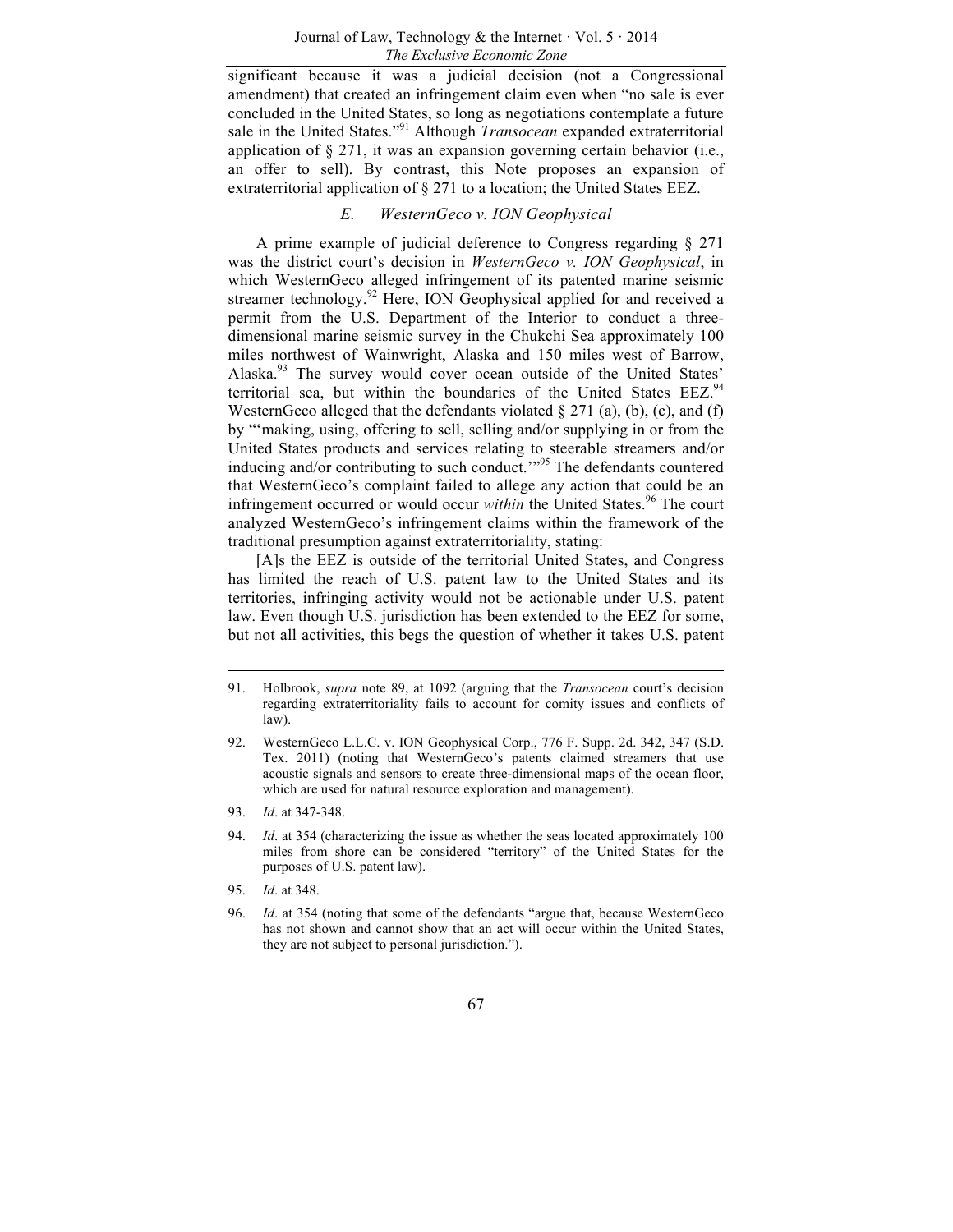law—which territorially limited—along with it. Congress could extend the reach of U.S. patent law to encompass marine scientific research occurring in the EEZ, as countries such as Australia and the United Kingdom have done. $97$ 

The general holding of *WesternGeco* is that the U.S. EEZ is not "within the United States" for purposes of direct infringement claims under  $§$  271(a).<sup>98</sup> The court held that Reagan's proclamation "incorporates the principle that the sovereign rights that the United States enjoys in its EEZ and continental shelf are 'functional in character, limited to specific activities.'"<sup>99</sup> This characterization supported a finding that the EEZ is not "within the United States," but the court continued its analysis, noting that the exploration of "natural resources, both living and non-living, of the seabed and subsoil" in the EEZ could be considered conduct subject to the United States' sovereign rights.<sup>100</sup> The court extrapolated this proposition, entertaining the possibility that "the United States possesses a subset of resource-related sovereign rights over these activities in the EEZ and possesses the power to enforce patent law within the territorial limits of its sovereignty leads to the conclusion that U.S. patent law applies to natural resource-related activity that occurs within the EEZ."<sup>101</sup> The court declined to accept this argument, citing Reagan's proclamation, customary international law, and UNCLOS for the proposition that "a country's EEZ maintains its status as outside the territory of that country and largely maintains its status as high seas.<sup>"102</sup> The *WesternGeco* court seemingly based its decision on the reasons mentioned above and the judiciary's longstanding reluctance to extend the geographic scope of patent rights.<sup>103</sup>

- 100. WesternGeco L.L.C. v. ION Geophysical Corp., 776 F. Supp. 2d. 342, 368 (S.D. Tex. 2011) (discussing the EEZ as a United States territory).
- 101. *Id*. (noting that the United States does not possess full sovereign rights over the EEZ, but merely a small set of rights related to economic exploration and exploitation).
- 102. *Id*. (discussing the possibility that the Australian Patent statute cited by WesternGeco could be interpreted to mean that Australia's EEZ is not Australian "territory"); *see also* United States v. Matute, 2013 U.S. Dist. LEXIS 162919, at \*16 (S.D. Fl. Aug. 20, 2013) (rejecting the defendant's argument that "Article 86 of UNCLOS extends Columbia's sovereignty through the EEZ and therefore he was not arrested in international waters (a/k/a/ the high seas).").
- 103. *See WesternGeco*, 766 F. Supp. 2d at 365 (discussing cases in which the Supreme Court has not expanded the geographic scope of patent laws); Johns Hopkins Univ. v. CellPro, Inc., 152 F.3d 1342, 1366 (Fed. Cir. 1998) (holding that Johns Hopkins must rely on foreign patent protection to the extent that it complains CellPro has damaged Johns Hopkins' ability to service foreign markets).

<sup>97.</sup> *Id*. at 370 (rejecting the Outer Continental Shelf Lands Act as grounds for establishing subject matter jurisdiction over the defendants).

<sup>98.</sup> WesternGeco L.L.C. v. ION Geophysical Corp., 776 F. Supp. 2d. 342, 371 (S.D. Tex. 2011).

<sup>99.</sup> *Id.* at 368 (citing RESTATEMENT (THIRD) OF FOREIGN RELATIONS LAW § 511, cmt. b (1987)).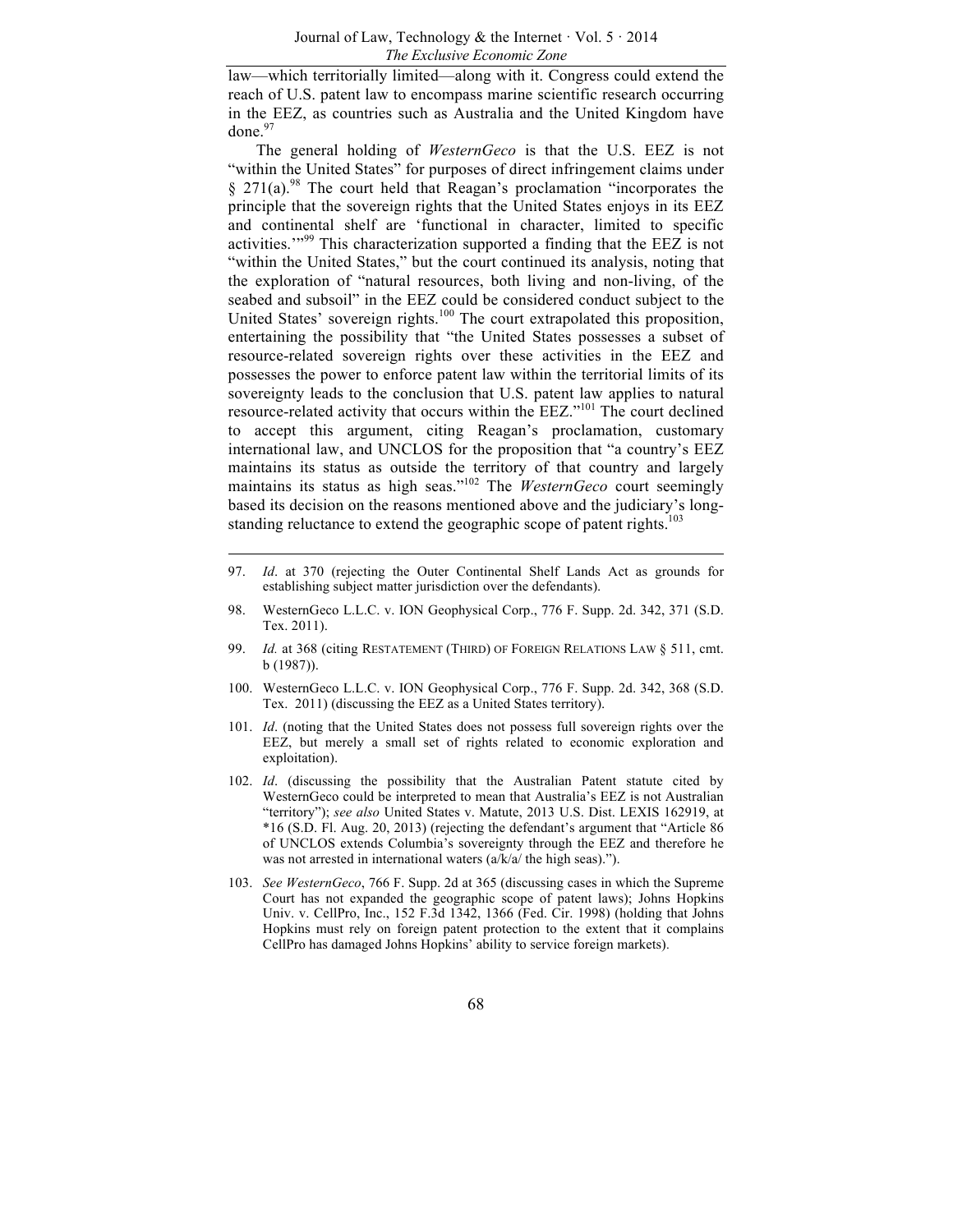The "Area" outside of the EEZ is clearly high seas, but —as noted in  $\S$ I(B)—a coastal nation possesses sovereign rights in its EEZ greater than those in its "Area," in which it possesses none. To dismiss the EEZ as a swath of ocean that "largely maintains its status as high seas" minimizes the substantial sovereign rights that the United States has over the natural resources in its EEZ—natural resources that United States businesses will harvest with the help of patented device; like those at issue in *WesternGeco*. The special rights afforded to the United States in its EEZ warrant the protection of U.S. patent law.

In an August 16, 2011, opinion, the court addressed WesternGeco's motion for partial reconsideration regarding direct infringement in the United States EEZ.<sup>104</sup> WesternGeco argued that the court should allow WesternGeco's direct infringement claims under § 271(a) because the EEZ is a "possession" of the United States,<sup>105</sup> and "possession" is broader than the term "territories" in 35 U.S.C  $\S$  100(c).<sup>106</sup> Congress amended the definition of the "United States," by including the words "and possessions" to its meaning, thus giving rise to WesternGeco's argument that its direct infringement claims should survive a motion to dismiss on the basis that the EEZ is a possession of the United States.

In support of its argument that the EEZ is within the United States' possession, WesternGeco cited Vermilya Brown Co. v. Connell,<sup>107</sup> (hereinafter "*Vermilya Brown*") wherein the Supreme Court held that "possession" in the Fair Labor Standards Act of 1938 means "areas beyond U.S. territories so long as Congress can exercise control in them."<sup>108</sup> In response, the *WesternGeco* court distinguished *Vermilya Brown* on a narrow point because "it addresses whether the term 'possession' in the

- 105. *Id*. at \*5 (stating that "[s]ince the United States can control economic activity in the EEZ, WesternGeco contends that the EEZ is a possession of the United States.").
- 106. *Id*. at \*7 (citing 35 U.S.C § 100(c) and stating "The terms 'United States' and 'this country' mean the United States of America, its territories and possessions.").
- 107. *Vermilya Brown Co. v. Connell,* 335 U.S. 377, 386 (1948) (holding that the Bermuda leasehold was an area where the United States has "sole power" and that Congress's use of "possession" demonstrated an intention to have FLSA apply to employer-employee relationships on foreign territory under lease for bases).
- 108. WesternGeco, 2011 U.S. Dist. LEXIS 91326, at \*16 (noting that WesternGeco's justification for finding that the EEZ is a possession of the United States is that the United States can control economic activity in its EEZ).

<sup>104.</sup> WesternGeco L.L.C. v. ION Geophysical Corp., 2011 U.S. Dist. LEXIS 91326, at \*1-7 (S.D. Tex. Aug. 15, 2011) ("[W]e dismissed WesternGeco's claims of direct infringement under 35 U.S.C. § 271(a) that was based upon Fugro Defendants' acts located in or upon Statoil's lease holdings in the Chukchi Sea. We found that these activities would occur outside the United States and its territories, and thus were not actionable under U.S. patent law. We granted WesternGeco leave to amend its complaint and to add a request for declaratory judgment under 28 U.S.C. § 2201.").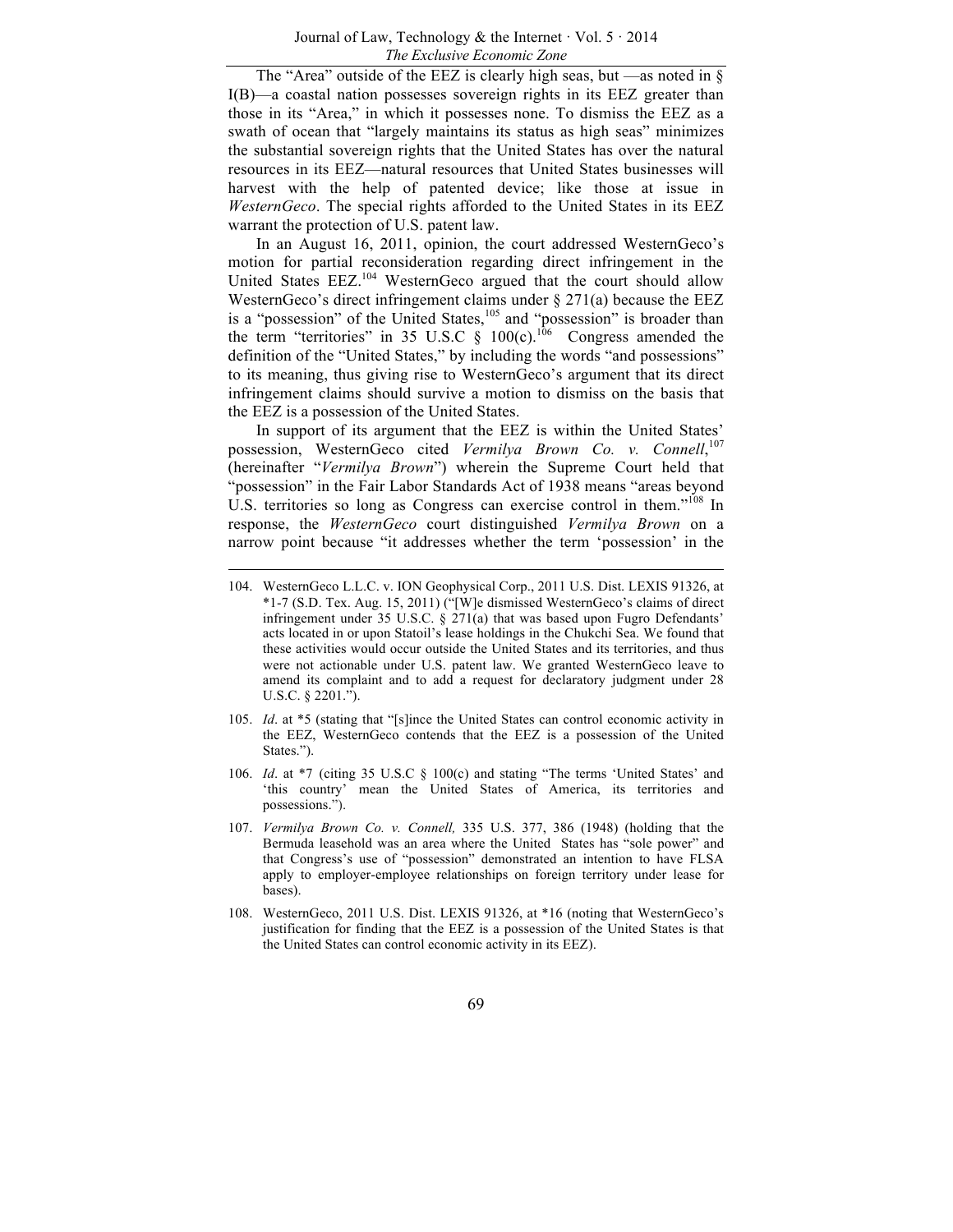context of FLSA can refer to land leased by the United States, rather than whether the term 'possessions' in the Patent Act can encompass ocean areas that are the United States' EEZ."<sup>109</sup> Thus, based on the ordinary meaning of "possession," the *WesternGeco* court held that the United States neither "owns" nor "occupies" the EEZ, thus rendering the EEZ *not* a United States "possession" for the purposes of  $\S 271(a)$ .<sup>110</sup> This holding seems to be a close call as the *WesternGeco* court recognized that "the level of control the United States possesses in the EEZ is analogous to the level of control that the United States possessed in the Bermuda leasehold that was the subject of *Vermilya Brown* . . . . .<sup>"111</sup> Further, the court recognized: "The United States' control exists in the form of a bundle of sovereign rights and jurisdiction related to the economic exploitation, scientific exploration, and national resource development of natural resources within the EEZ and the OCS."112 The United States' sovereign rights in the EEZ are substantial, and the *WesternGeco* court's discussion of whether the EEZ is a United States territory or possession begs for a Congressional authoritative statement either allowing or excluding direct infringement claims under § 271(a) for infringing activities performed in the United States EEZ.

## III. POLICY CONSIDERATIONS

Congress has the ability to regulate acts outside of the territorial limits of the United States, especially with respect to United States citizens.<sup>113</sup> However, courts have historically required a clear statement from Congress that it intended to exercise Congressional authority.<sup>114</sup> The Supreme Court has even articulated a presumption against extraterritorial application of

- 111. *Id*. at \*23 ("In addition, we do not believe that a Congressional intent evinced in the legislative history of the Patent Act of 1952 indicates that Congress believed the term possessions to include areas of sea rather than areas of land.").
- 112. *Id*. at \*22 (discussing the United States' control over the EEZ).
- 113. *See* Holbrook, *supra* note 10, at 2129 (stating that "the use of a U.S. patent to regulate behaviors in another country can run afoul of policy differences in the affected country"); Lea Brilmayer & Charles Norchi, *Federal Extraterritoriality and Fifth Amendment Due Process*, 105 HARV. L. REV. 1217, 1235 (1992) (discussing the due process limits of applying federal legislation extraterritorially); *but see* A. Mark Weisburd, *Due Process Limits on Federal Extraterritorial Legislation?*, 35 COLUM. J. TRANSNAT'L L. 379, 384 (1997) (arguing that there are no limits on extra-territorial application of federal legislation).
- 114. *See* Holbrook, *supra* note 10, at 2129 (providing background relating to the extraterritorial application of intellectual property laws).

<sup>109.</sup> *Id*. at \*20 (discussing the shortcomings of applying *Vermilya Brown* to its case).

<sup>110.</sup> *Id*. at \*21-22 (stating that "it is clear that the United States neither 'owns' nor 'occupies' the EEZ since it has been recognized that the EEZ is not the territory of the United States and that other nations possess the traditional freedoms of the high seas in the EEZ.").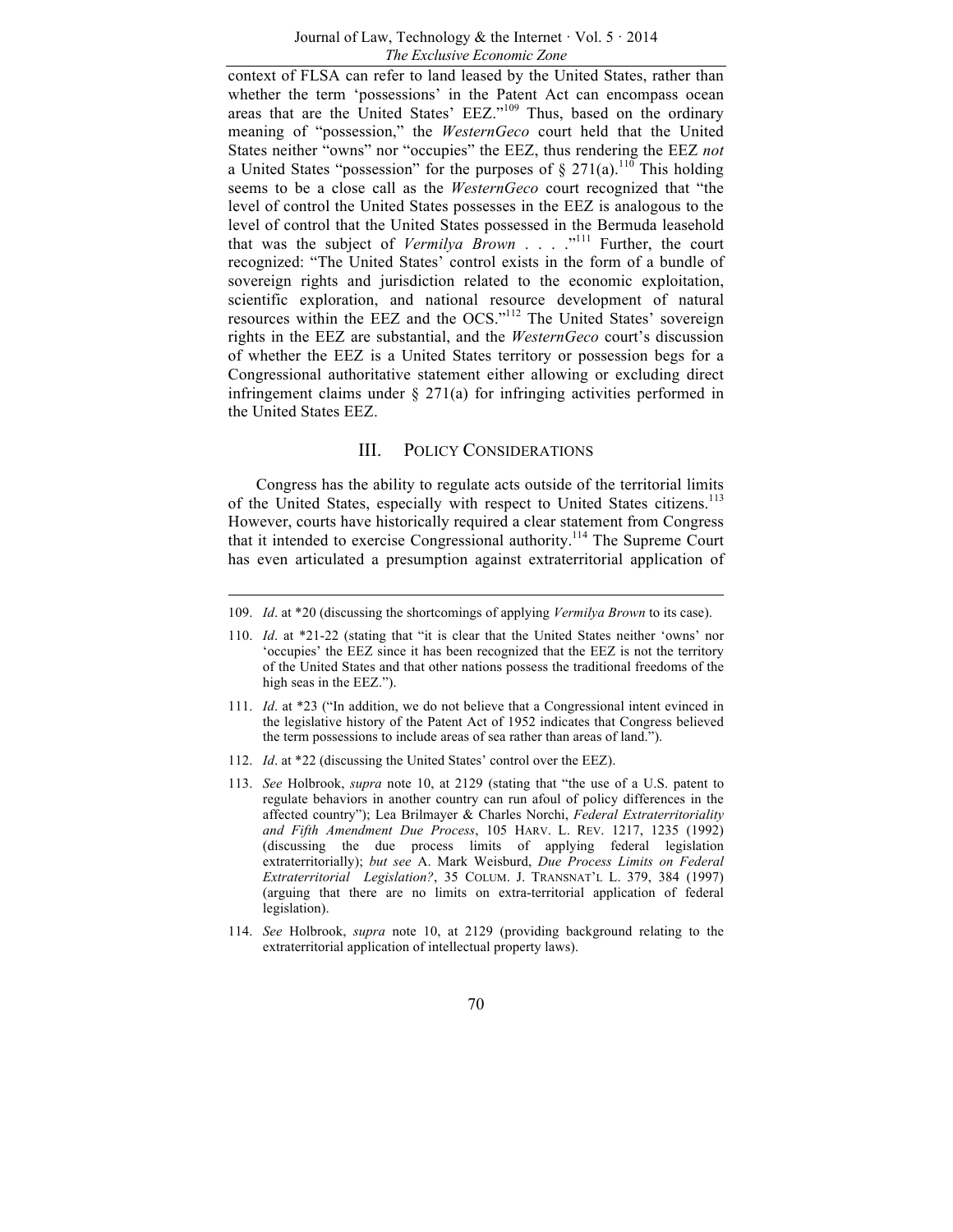U.S. patent law.<sup>115</sup> The major justifications for the presumption against extraterritorial application are: Congressional intent, consistency with international law, and consideration of the separation of powers.<sup>116</sup>

#### *A. Congressional Intent*

Proponents of the presumption have argued that Congress has the ability to specify the extraterritorial reach of its statutes and that, without such guidance, the judiciary is unlikely to duplicate what Congress would have done had it addressed the issue.<sup>117</sup> While this may be true, it is unclear why such judicial outcomes are undesirable.

Some commentators argue that as Congress has moved away from a strict focus on domestic issues when crafting legislation, the justification for a presumption against extraterritorial application has been weakened.<sup>118</sup> The reasoning behind this analysis is that as Congress has become more aware of the international implications of its legislation, it has grown more likely to clearly express the extraterritorial limits of its statutes, defeating the necessity of a presumption of extraterritoriality. Increased international legislation, however, may actually increase,—rather than decrease, the necessity of the presumption against extraterritoriality because the presumption "encourages Congress to focus on and provide useful guidance about extraterritoriality."<sup>119</sup>

The *WesternGeco* court presumed that the law should not apply extraterritorially without a clear statement from Congress. The policy rationale behind requiring clear statements is that they "force Congress expressly to deliberate on an issue and to unambiguously set forth its will .  $\ldots$ <sup>120</sup> Requiring clear statements from Congress is a sound approach to extraterritorial application of United States law, but issues arise when

- 117. *Id*. at 554-55 (noting that there are a number of statutes that explicitly limit the scope of extraterritorial application, rather than relying on effects-based tests that courts have difficulty applying consistently).
- 118. *Id*. at 555 ("These provisions may also demonstrate, as some critics of the presumption claim, that Congress today no longer regulates primarily with domestic conditions in mind.").
- 119. *Id*. (noting that the presumption against extraterritoriality has the positive effect of requiring Congress to focus on the political problems and uncertainties proliferated by extraterritorial application).
- 120. Cass R. Sunstein, *Interpreting Statutes in the Regulatory State*, 103 HARV. L. REV. 405, 458 (1989).

<sup>115.</sup> Microsoft Corp. v. AT&T Corp., 550 U.S. 437, 454 (2007) ("The presumption that United States law governs domestically, but does not rule the world applies with particular force in patent law.").

<sup>116.</sup> Curtis A. Bradley, *Territorial Intellectual Property Rights in an Age of Globalism*, 37 VA. J. INT'L L. 505, 546 (1997) (arguing that the presumption against extraterritoriality is supported by principles of separation of powers).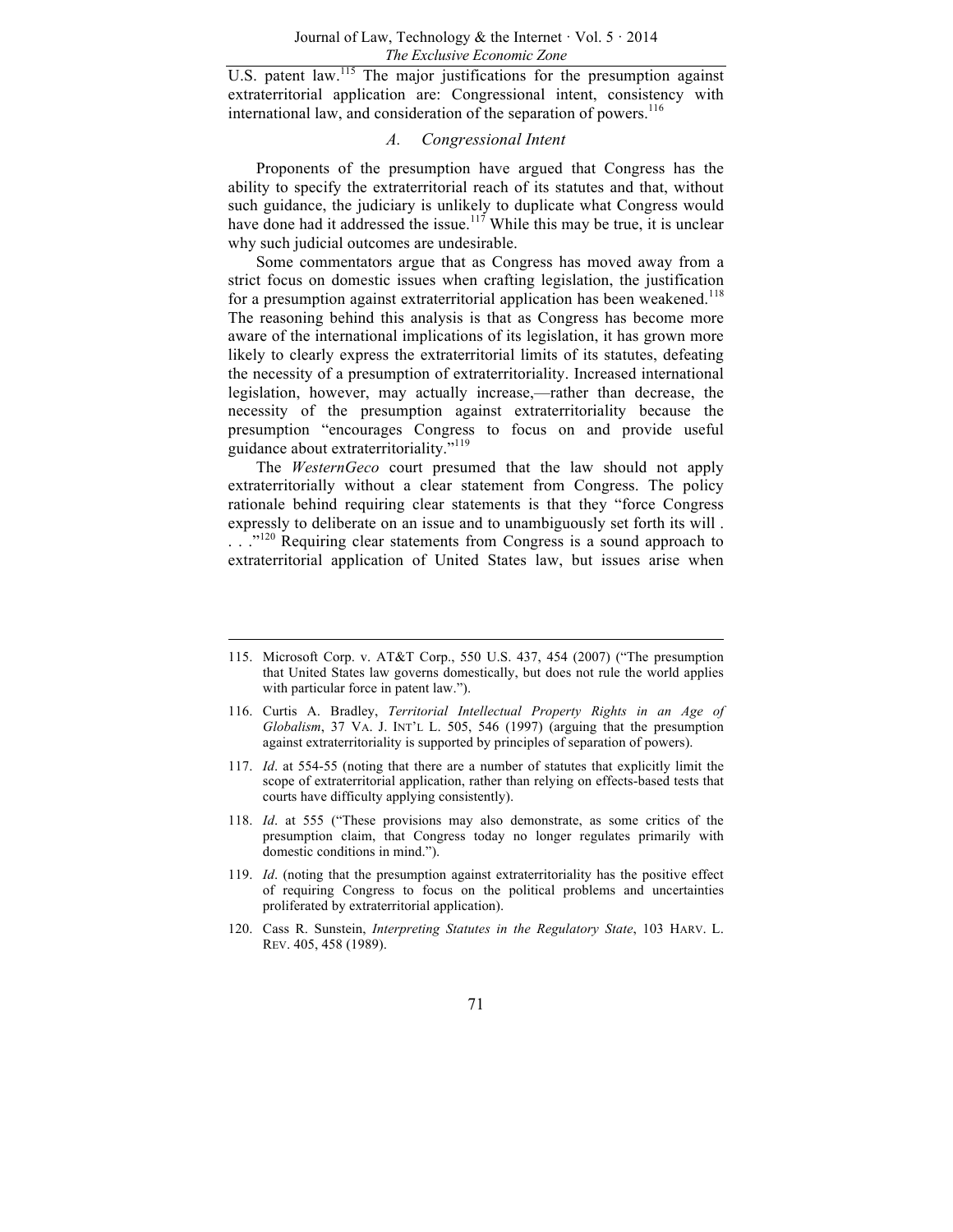Congress is slow to react to statutory loopholes exposed through litigation.<sup>121</sup>

#### *B. Consistency with International Law & Conflicts of Law*

Consistency with international law is another benefit of the presumption, as numerous treaties regulating intellectual property are available to resolve patent disputes abroad.<sup>122</sup> In the context of extraterritorial application of patent law in the United States EEZ, there does not appear to be any potential conflict between the laws of foreign nations. The *WesternGeco* court, however, noted that it is not clear whether the United States would be the only nation with the authority to promulgate patent law in the United States EEZ.<sup>123</sup> The court noted that, based on the facts of the case, "the United States[] EEZ in the Chukchi Sea does not appear to be subject to other nations' competing claims to an EEZ in that same area," but "this may not hold true for other parts of the United States[] EEZ, which could be subject to competing claims by neighboring nations."<sup>124</sup> It does not appear that conflicts with foreign law would ever be at issue in the United States EEZ, so consistency with international law should not be a factor in the policy debate regarding extraterritorial application of the Patent Act to the EEZ.

#### *C. Institutional Competency*

According to some proponents of the presumption, "extraterritorial application of federal law raises difficult domestic and foreign policy questions."<sup>125</sup> Factors worthy of consideration when deciding the efficacy of extraterritorial application of a statute include the effect on United States business interests and the potential for undermining relations with foreign

<sup>121.</sup> *See* Holbrook, *Extraterritoriality*, *supra* note 10, at 2127 (criticizing Congress's failure to quickly respond to perceived loopholes in the Patent Act, and arguing that, as a result, the current state of law is ambiguous and rests on tenuous theoretical grounds).

<sup>122.</sup> *See* Bradley, *supra* note 117, at 547 (discussing the various concerns promulgated by the extraterritorial application of U.S. law and highlighting conflict of laws as the most pressing of those concerns).

<sup>123.</sup> WesternGeco, 2011 U.S. Dist. LEXIS 91326, at \*35 (stating that there are two problems with the argument that the United States has sole authority of the EEZ).

<sup>124.</sup> *Id*. In this statement, the WesternGeco court seems to be alluding to potential conflicts between the U.S. and neighboring nations regarding overlapping claims for the scope of their respective EEZs. However, the potential for conflict is negligible, as the U.S. claims a clearly delineated EEZ extending 200 nautical miles from its coastal baselines, including its continental shelf extending beyond 200 nautical miles.

<sup>125.</sup> *See* Bradley, *supra* note 117, at 550 (arguing that separation of powers considerations do not receive enough attention in the discourse concerning extraterritoriality).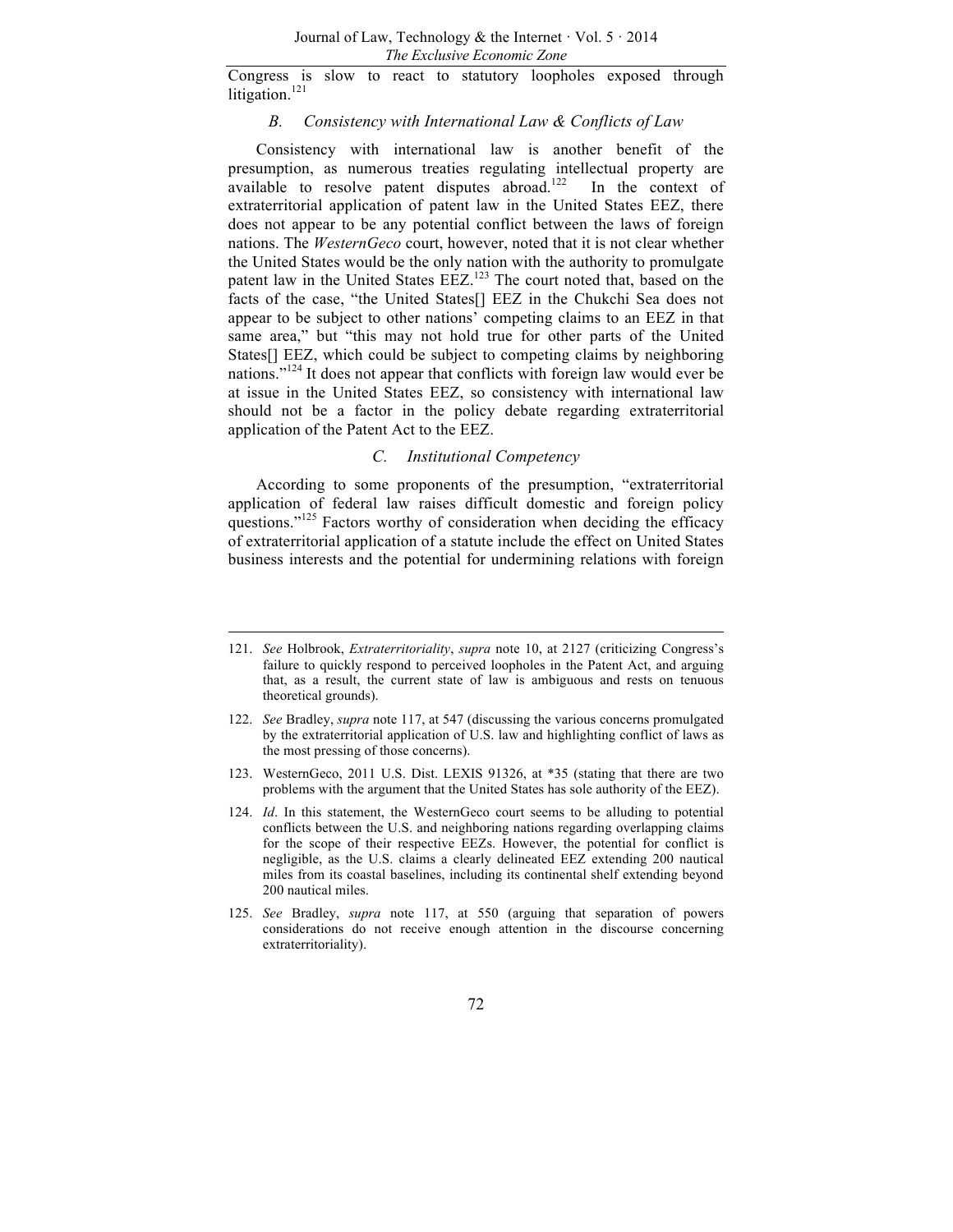governments.<sup>126</sup> Proponents of the presumption argue that the judiciary does not have sufficient "institutional competence" to deal with these issues because it lacks information related to "foreign governments and U.S. strategic and economic interests around the world."<sup>127</sup> Other commentators, however, argue that "as Congress has increasingly regulated foreign conduct, the courts have gained institutional competence with respect to extraterritoriality."<sup>128</sup>

The argument that the judiciary lacks institutional competence seems to hold some weight when applied to federal law in general, but the judiciary has demonstrated a high level of competence in patent law. In 1982, the United States Court of Appeals for the Federal Circuit was created under Article III of the Constitution.<sup>129</sup> The Supreme Court has since recognized the Federal Circuit's "special expertise" in patent law.<sup>130</sup> The Federal Circuit has nationwide jurisdiction in special subject areas, including international trade, patents, and trademarks, among others.<sup>131</sup> In fact, thirty-one percent of the cases adjudicated by the Federal Circuit involve intellectual property issues, suggesting a high level of competence

- 127. *Id*. (arguing that some characteristics of the judicial decision-making process prevent the judiciary from responding to changing conditions in the relationships between the U.S. and foreign governments).
- 128. Jonathon Turley, *Dualistic Values in the Age of International Legisprudence*, 44 HASTINGS L.J. 185, 237 (1983) ("Institutional legitimacy concerns stem from the perceived practical or constitutional limitations of a court, neither basis is particularly useful in supporting the presumption against extraterritoriality. Courts are clearly capable of resolving extraterritorial questions. There is nothing mysterious or especially complex about extraterritorial disputes: courts often deal with jurisdictional conflicts in both domestic cases and cases involving expressly extraterritorial statutes. Since these disputes affect private parties, the central issues are primarily legal and not technical or political. There is, therefore, little basis for an institutional competence rationale for the presumption.").
- 129. *Court Jurisdiction*, UNITED STATES COURT OF APPEALS FOR THE FEDERAL CIRCUIT, http://www.cafc.uscourts.gov/the-court/court-jurisdiction.html (last visited Feb. 26, 2014) (noting that the court was formed by merging the United State Court of Customs and Patent Appeals with the appellate division of the United States Court of Claims); *see also* Chisum, *supra* note 1, at 23 (explaining that the Federal Circuit was created to achieve a "unified forum for patent appeals, with the intent of strengthening the American patent system.").
- 130. Warner-Jenkinson Co. v. Hilton Davis Chem. Co., 520 U.S. 17, 20 (1997).
- 131. *Court Jurisdiction*, UNITED STATES COURT OF APPEALS FOR THE FEDERAL CIRCUIT, http://www.cafc.uscourts.gov/the-court/court-jurisdiction.html (last visited Feb. 26, 2014) (noting that patent claims reach the court on appeal from the federal district courts).

<sup>126.</sup> *Id*. (arguing that negative effects on interstate commerce and foreign relations create the basis for separation of powers concerns in the extraterritoriality debate).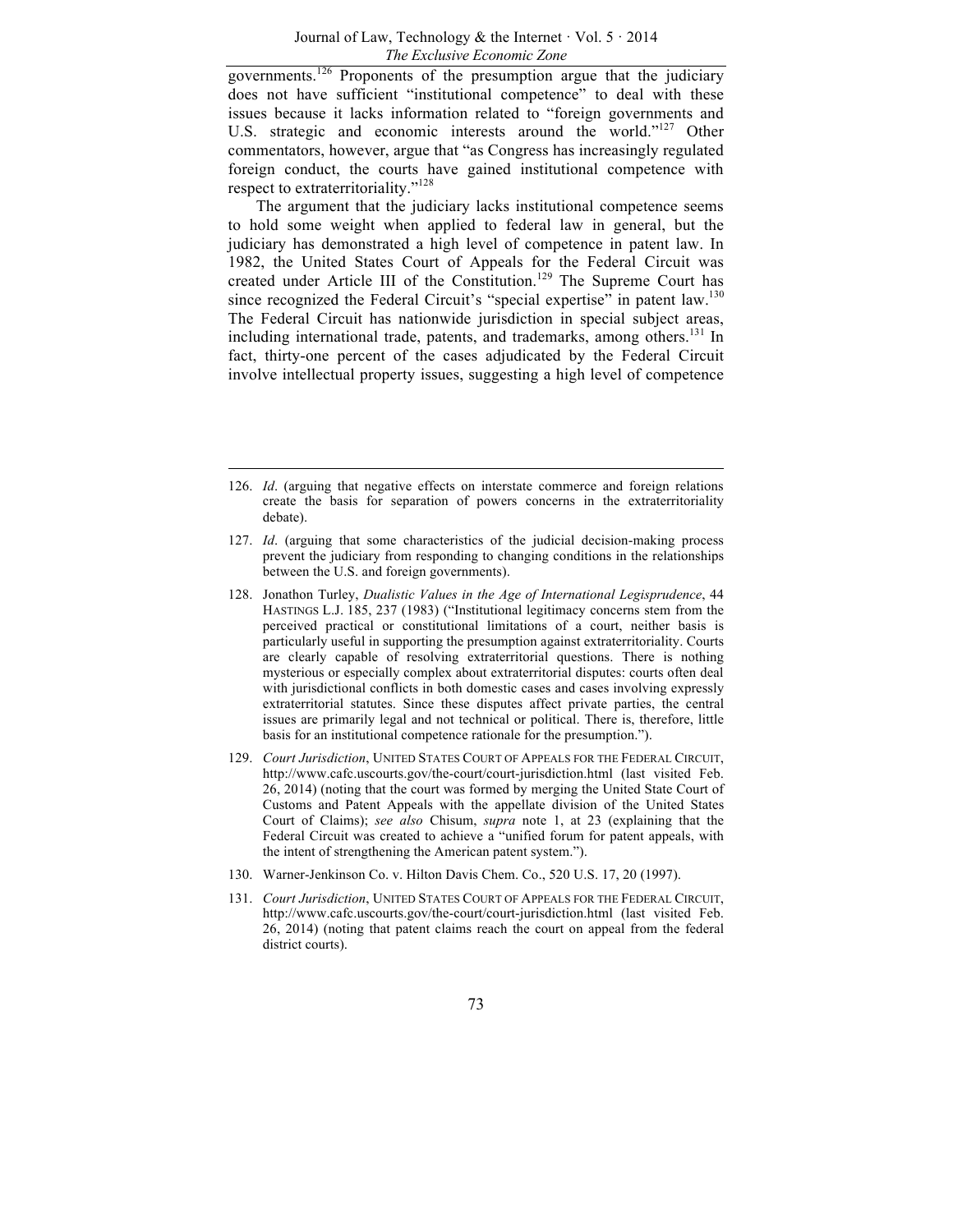and sensitivity to the implications of its decisions regarding relations between the United States and other nations.<sup>132</sup>

In *Chevron U.S.A. v. National Resources Defense Council*, the Court recognized that the judiciary must be careful not to overstep its constitutional authority, reasoning that: "federal judges—who have no constituency—have a duty to respect legitimate policy choices by those who do. $133$  The decision-making power for resolving public interest issues should lie with the political branches, not the judiciary.<sup>134</sup> The Court's conclusion that Congress should control the entirety of the public discourse seems to be an overly broad statement. Nevertheless, commentators have argued, and this author agrees, that the executive and legislative branches should take "on the lion's share in determining when, and explaining why, United States law should or should not be applied extraterritorially."<sup>135</sup>

## *D. The Patent Act Should Apply in the United States EEZ*

Recently, courts have widened the breadth of subject matter that qualifies for patent protection, including software, business methods, and scientific discoveries.<sup>136</sup> The current trend in patent protection certainly seems to be toward expansion. Further, the Department of Justice and the Federal Trade Commission have found that intellectual property licensing

- 133. Chevron U.S.A, Inc. v. Natural Resources Defense Council, 467 U.S. 837, 866 (1984) (holding that "[w]hen a challenge to an agency construction of a statutory provision, fairly conceptualized, really centers on the wisdom of the agency's policy, rather than whether it is a reasonable choice within a gap left open by Congress, the challenge must fail.").
- 134. Tennessee Valley Authority v. Hill, 437 U.S. 153, 195 (1978) (affirming the lower court's decision and holding that "in our constitutional system the commitment to the separation of powers is too fundamental for us to pre-empt congressional action by judicially decreeing what accords with 'common sense and the public weal.'" Our Constitution vests such responsibilities in the political branches."); *see also* Oetjen v. Central Leather Co. 246 U.S. 297, 302 (1918) ("The conduct of foreign relations of our government is committed by the Constitution to the Executive and Legislative—the 'political'—departments of the government  $\dots$ .").
- 135. Mark P. Gibney, *The Extraterritorial Application of U.S. Law: The Perversion of Democratic Governance, the Reversal of Institutional Roles, and the Imperative of Establishing Normative Principles*, 19 B.C. INT'L & COMP. L. REV. 297, 310 (1996) (arguing that in the extraterritorial context, "the executive and legislative branches must perform the same functions that they do in the domestic sphere because extraterritorial application, by its nature, goes against the grain of democratic governance.").
- 136. *See* Holbrook, *supra* note 10, at 2124*; see also* State St. Bank & Trust Co. v. Signature Fin. Group., Inc. 149 F.3d 1368, 1377 (Fed. Cir. 1997) (allowing for patent protection on business methods); *but see* In re Bilski, 545 F.3d 943, 963-64 (Fed. Cir. 2008) (finding that a claim for a method of hedging risk in the field of commodities trading failed to pass the machine-or-transformation test set).

<sup>132.</sup> *Id*. (noting that administrative law cases and claims against the United States for money damages, in addition to intellectual property cases, comprise the bulk of the court's docket).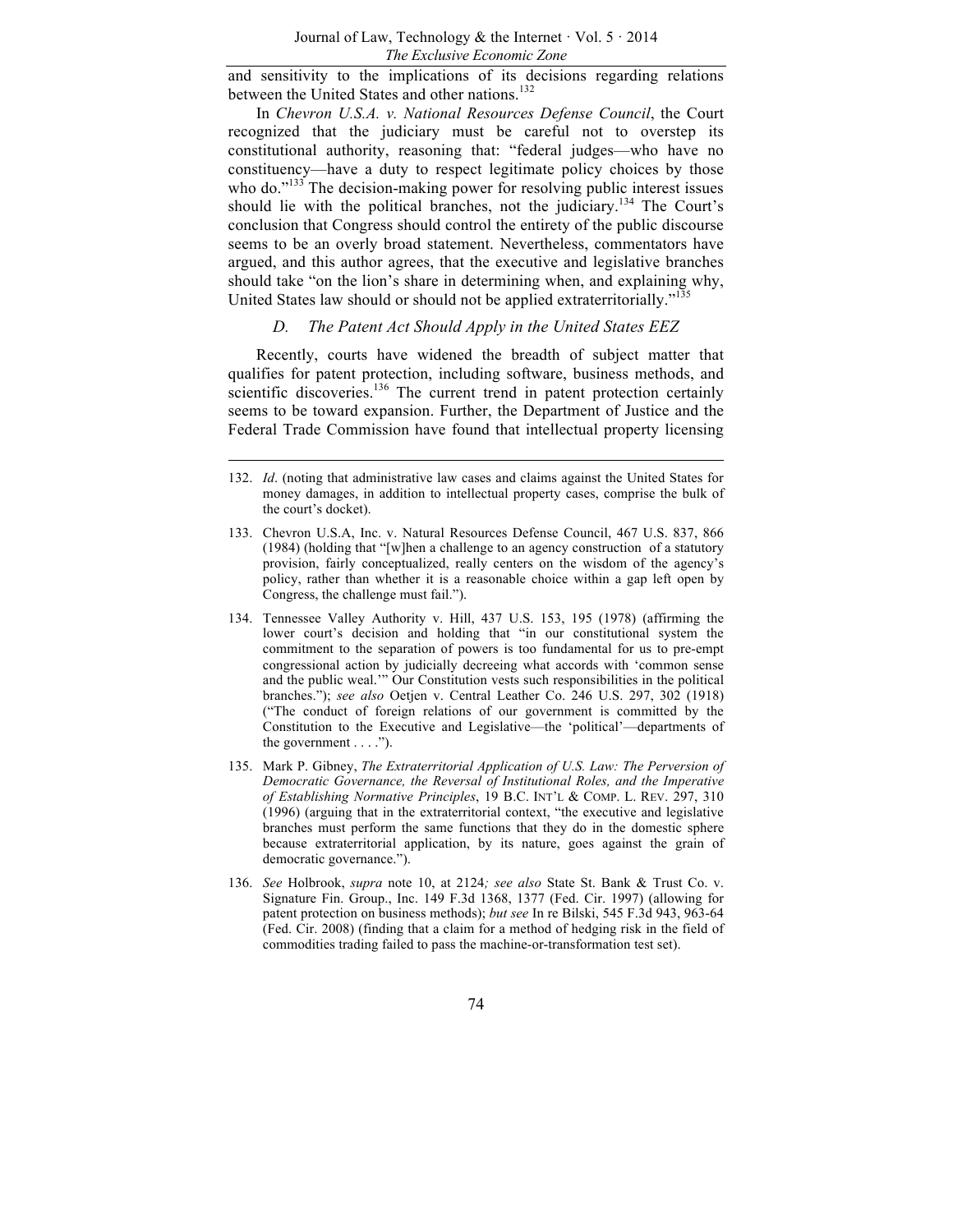"allows firms to combine complementary factors of production and is generally pro-competitive."<sup>137</sup> The EEZ is ripe for development, and when combined with the pro-competitive effects of the patent regime, offers the potential for economic growth in the United States.

#### IV. CONGRESS OR THE COURTS: THE BEST VEHICLE FOR CHANGE

Although Congressional intent, consistency with international law, and separation of powers considerations, taken together, generally provide sufficient justification for the presumption against extraterritorial application, the unique sovereign characteristics of the EEZ relieve some of the concerns traditionally associated with extraterritorial application. On the one hand, the judiciary, specifically the Federal Circuit, is wellequipped to perform a cost-benefit analysis of extraterritorial application (including the possible implications of extraterritorial application on foreign relations, which are not apparent). On the other hand, when Congress passes legislation concerning international matters, it is not always clear that Congress possesses the institutional capacity to make its intent clear with regard to extraterritorial application.<sup>138</sup> Nevertheless, the presumption weighs in favor of requiring Congress to affect this Note's proposed amendment to the Patent Act.

Some commentators have argued that a consequence of extraterritorial application is that "potential litigants are not put on adequate notice of litigation," which complicates business decisions and increase litigation.<sup>139</sup> Congress, not a judiciary impeded by the presumption, should make an authoritative statement to put to rest the confusion caused by the lack of an effective patent regime in the EEZ. The current state of patent law in the United States' EEZ is a "no-man's land," where infringing activity could spark litigation in other federal district courts that have thus far been silent on the issue. As *WesternGeco* is the only reported decision that has addressed whether the EEZ is "within the United States" for the purposes of § 271(a), further litigation of the issue is likely. Business owners and patent holders would benefit from receiving adequate notice of litigation by an authoritative statement from Congress that  $\S 271(a)$  should either apply or not apply to infringing activities in the EEZ. Furthermore, this author posits that Congress should explicitly extend the reach of § 271(a) because of the economic benefits that would accrue to United States business interests and inventors.

<sup>137.</sup> *Antitrust Guidelines for the Licensing of Intellectual Property*, U.S. DEP'T OF JUSTICE AND THE FED. TRADE COMM'N (Apr. 6, 1995), http://www.justice.gov/atr/public/guidelines/0558.htm.

<sup>138.</sup> *See* Bradley, *supra* note 117, at 546 (attempting to add breadth to the literature attacking the presumption against extraterritoriality).

<sup>139.</sup> *Id*. (arguing that extraterritoriality decisions, which would be fair if decided by a legislative body, are subject to bias and unfairness when placed in the hands of the judiciary).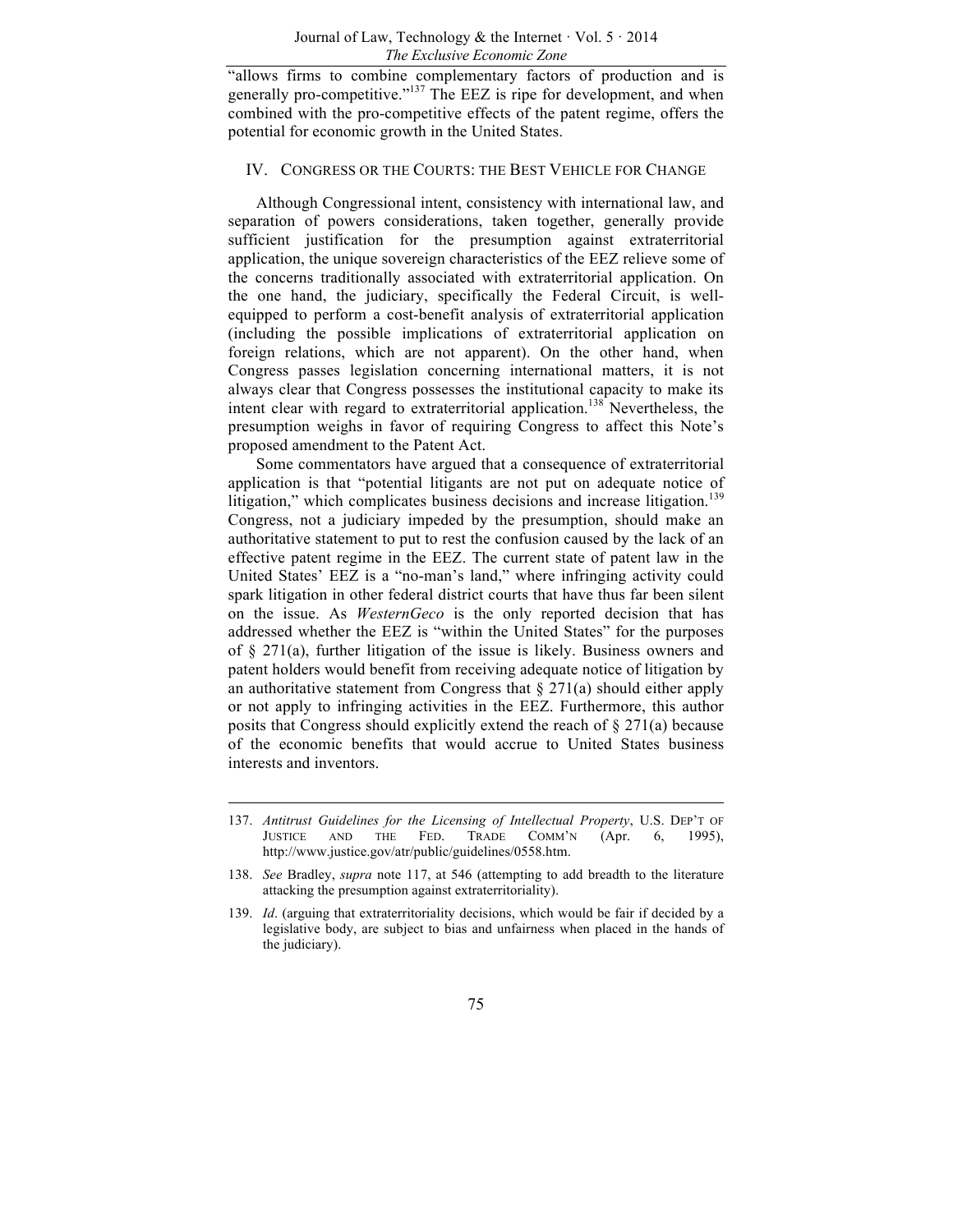The simplest approach to dealing with the extraterritorial application of the patent regime would be to strictly limit patent infringement to acts committed within the United States; therefore, if any part of a patented invention exists or is performed outside of the United States, then there would be no infringement.<sup>140</sup> This strict approach "would provide certainty for patent holders and potential infringers, and allow them to make informed decisions, thus providing for a more efficient patent regime."<sup>141</sup> Such a strict approach is flawed, however, when there is disagreement about what constitutes territory "within the United States." The United States' package of rights within the EEZ blurs the certainty that patent holders and potential infringers would typically enjoy under such a strict approach. The sovereign characteristics of the contiguous zone and the EEZ, although diminished from the full sovereignty enjoyed by the United States over its lands, support the position that Congress should bring the entire EEZ, spanning 200 miles from the coastal baselines of the U.S., within the scope of the Patent Act.<sup>142</sup> The courts are unlikely to interpret either the contiguous zone or the EEZ to be "within the United States" for the purposes of the Patent Act, as evidenced by the decisions in WesternGeco.<sup>143</sup> Congress is not bound by this language or the presumption against extraterritorial application, and could thus recognize the difference between purely international waters and the United States' EEZ by bringing the United States EEZ under the umbrella of the Patent Act.

In cases involving infringement in the EEZ, there is currently no patent regime, whether domestic or foreign, that would provide relief for infringement in the  $EEZ$ <sup>144</sup> As exploration of the  $EEZ$  increases, the need for protection of patent rights in the EEZ will become increasingly apparent. Perhaps an increase in patent claims arising from conduct in the EEZ will provide the impetus for Congress to amend the Patent Act. If

- 141. *Id*. at 2189 (arguing that the courts would be able to adopt the author's approach over time, as they became more familiar and comfortable with interpreting the laws of foreign countries).
- 142. *See supra* Part I(B).
- 143. WesternGeco L.L.C. v. ION Geophysical Corp., 776 F. Supp. 2d. 342, 368 (S.D. Tex. 2011); WesternGeco L.L.C. v. ION Geophysical Corp., 2011 U.S. Dist. LEXIS 91326, at \*14 (S.D. Tex. Aug. 15, 2011).
- 144. Hence, the title of this Note: "The Exclusive Economic Zone: A 'No-Man's Land' For United States Patent Law." The *WesternGeco* court, however, noted that it is unclear whether the United States would be the only nation with the authority to promulgate patent law in the U.S. EEZ. The court noted that, based on the facts of the case, "the United States' EEZ in the Chukchi Sea does not appear to be subject to other nations' competing claims to an EEZ in that same area," but "this may not hold true for other parts of the United States' EEZ, which could be subject to competing claims by neighboring nations." WesternGeco L.L.C. v. ION Geophysical Corp., 2011 U.S. Dist. LEXIS 91326, at \*35 (S.D. Tex. Aug. 15, 2011).

<sup>140.</sup> *See* Holbrook, *supra* note 10, at 2129 (noting that this approach was once the norm; the law was rarely applied extraterritorially).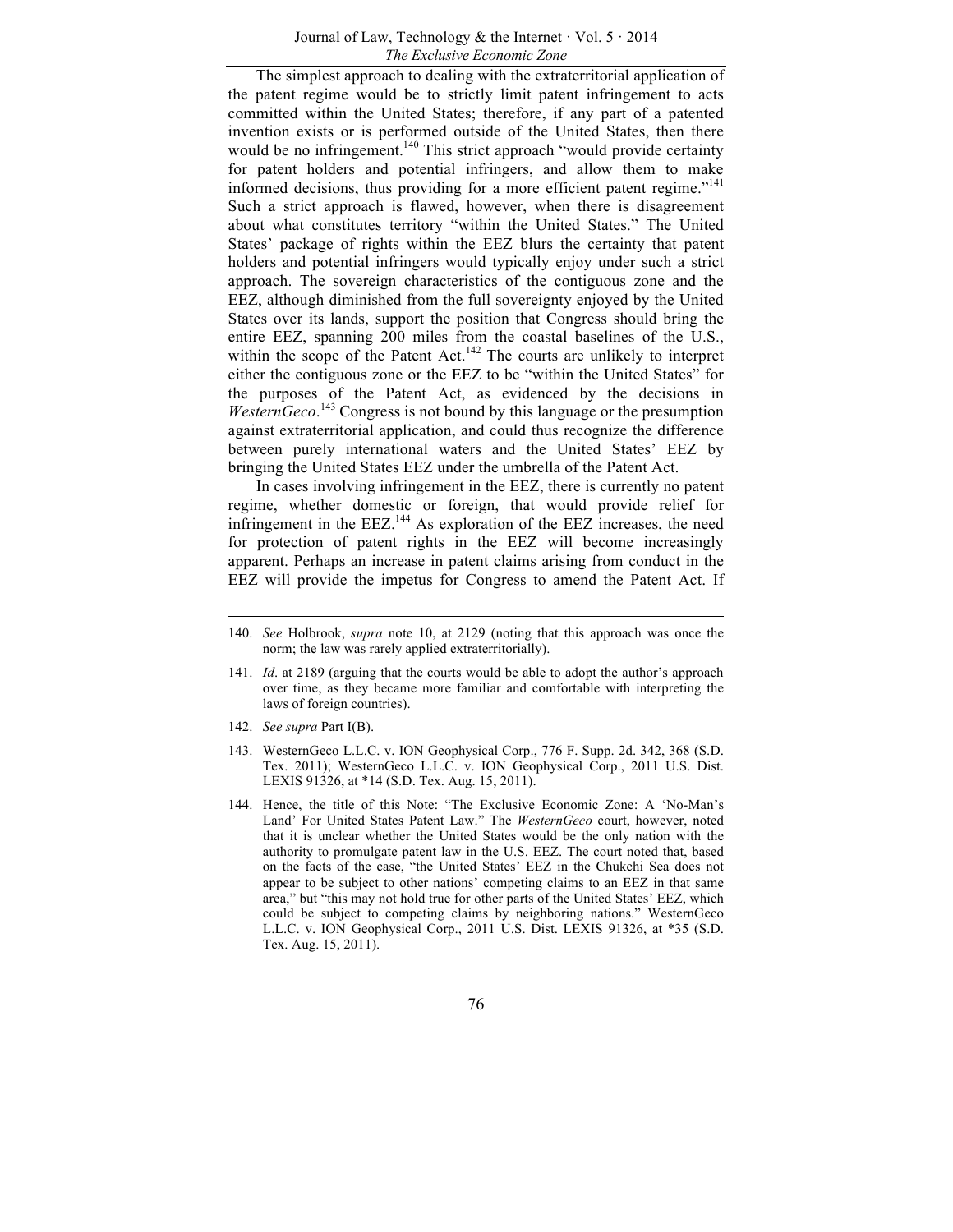Congress does not act quickly, significant judicial departures from the presumption against extraterritorial application § 271 to the United States' EEZ could occur.

A Congressional amendment of § 271(a) that brings the EEZ under the umbrella of the Patent Act should be applied prospectively. Inventors and businesses have most likely made investment decisions on the assumption that no patent protection is available in the EEZ. Congress is the best vehicle for change because full retroactive application of judicial decisions remains the standard approach.<sup>145</sup> If instead the judiciary spurned the presumption to bring the EEZ under the protection of the Patent Act, then innovators with sunken investments in developing technologies related to the EEZ could receive a windfall. The primary deficiency of retroactive application is that it "may attach legal consequences to decisions made by private parties who did not anticipate these consequences at the time the decision was made."<sup>146</sup> A judicial decision affecting the EEZ would give "mini-monopolies" to innovators who sunk costs without any expectation of such a reward. Conversely, patent protection might spur investment in EEZ-related activities by parties that had previously decided against investment in EEZ-related activities because of the void in patent protection. The likely consequences of change affected by judiciary suggests that a Congressional amendment to the Patent Act is a more appropriate means for bringing the EEZ under the umbrella of the U.S. patent regime. Congress could avoid the windfall problem associated with retroactive application by applying the Patent Act prospectively.<sup>147</sup>

A Congressional amendment is a more palatable vehicle for change in light of traditional judicial deference to Congress in cases involving extraterritoriality. The *WesternGeco* court expressed this sentiment, noting that "[w]ithout express statutory construction, courts are reluctant to extend the geographic reach of a patent right."<sup>148</sup> An amendment to the Patent Act

<sup>145.</sup> Bradley S. Shannon, *The Retroactive and Prospective Application of Judicial Decisions*, 26 HARV. J.L. & PUB. POL'Y 811, 812 (2003) (noting that the primary issue with retroactive application is that parties rely on the 'old' rule to their detriment).

<sup>146.</sup> Jan G. Laitos, *Legislative Retroactivity*, 52 WASH. U. J. URB. & CONTEMP. L. 81, 81 (1997) (proposing a 'new' method for analyzing non-penal retroactivity).

<sup>147.</sup> *Id*. ("Retroactive application may also attach legal consequences to decisions made by private parties who did not anticipate these consequences at the time the decision was made.").

<sup>148.</sup> WesternGeco L.L.C. v. ION Geophysical Corp., 776 F. Supp. 2d. 342, 369 (S.D. Tex. 2011); s*ee also* Johns Hopkins Univ. v. Cellpro, Inc., 152 F.3d 1342, 1367 (Fed. Cir. 1998) (declining to extend 35 U.S.C. § 283 to enjoin activities in a foreign country that did not constitute infringement within the United States); Microsoft Corp. v. AT & T Corp. 550 U.S. 437, 454-55 (2007) (reaffirming the "presumption that United States law governs domestically but does not rule the world applies with particular force in patent law.").